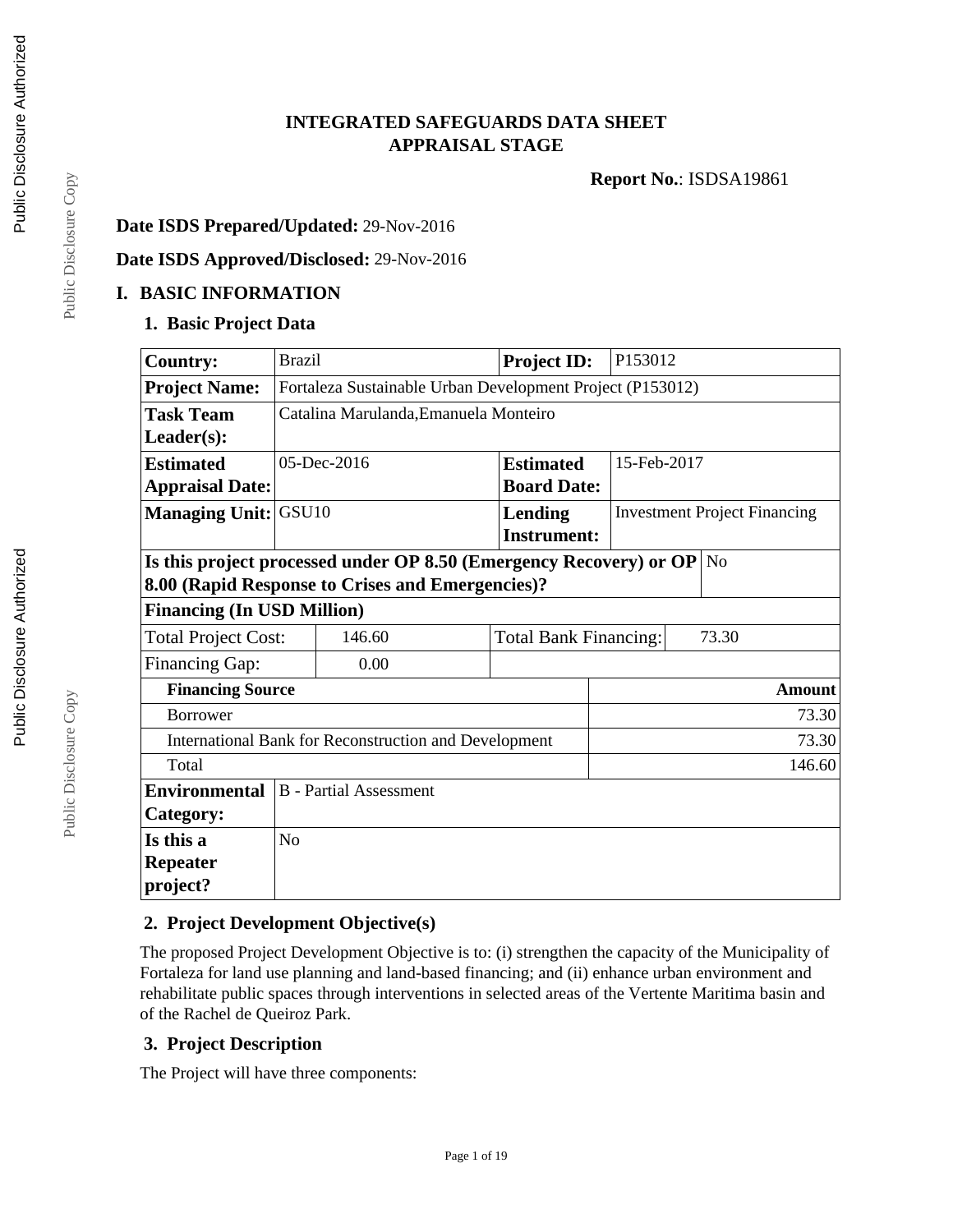Component 1. Urban and Environmental Restoration. The objective of this component is to promote urban and environmental restoration of selected areas of the city through investments in public spaces and sanitation. Implementation of the selected activities also aims at strengthening the Municipality of Fortaleza $\blacktriangleright$  (s capacity for urban planning and environmental management. Sub-Component 1.1 will support the environmental restoration and urban renewal of Rachel de Queiroz (RDQ) Park. Sub-

Component 1.2 will be aimed at reducing point-source pollution along Vertente Maritima (VM) coastline through a number of interventions, among which (i) financing connections of low-income households to the sewage network, and (ii) conducting communication and environmental education campaigns to promote a more sustainable management of pollution sources in the VM, including illegal sewage discharges and solid waste management. Targeted communication media and educational campaigns will be designed for various audiences (e.g. high, medium and low income population, waste scavengers, and tourists).

Component 2. Strengthening Planning and Land-based Financing. The objective of this component is to strengthen the capacity of the Municipality of Fortaleza for planning and land-based financing. It will support: (i) the upgrade of planning instruments and licensing tools, including the existing cadaster (to be transformed into an integrated and multipurpose tool) and the Fortaleza Online platform (which is a web based platform for issuing environmental and urban permitting processes); and (ii) the implementation of land-based financing instruments. Under the latter, the project will finance the design and structuring of an urban redevelopment operation (Operacao Urbana Consorciada, OUC) in the area of influence of the RDQ Park.

Component 3. Project Management. This component will support the technical and fiduciary management of the project, project audits, and project monitoring and evaluation.

# **4. Project location and salient physical characteristics relevant to the safeguard analysis (if known)**

Fortaleza is the fifth largest city in the country with a population of 2.6 million inhabitants (IBGE, 2014), who live in a territory of 315 square kilometers (population density equals 8.3 thousand inhabitants/km2). The city $\triangleright$  (s Gini coefficient is one of the highest amongst state capitals (IBGE, 2010) and 5.46 percent of the population lives in conditions of extreme poverty (IPECE, 2014). Over 16 percent of the population lives in substandard settlements (roughly 509 different favelas were mapped in the city in 2010). Gender inequality is also high. Women count for 51.4 percent of the labor force, but women $\geq$ ( s average earnings equal just 61.5 percent of man $\geq$ ( s. In consequence, mono-parental families headed by women with children (which count for 55.6 percent of all families in the Fortaleza) are overrepresented among the low-income population (73.7 percent of all families with per capita income up to one fourth of the minimum wage).

Inequalities are spatially distributed. In 2010, Fortaleza had the second largest slum population of the cities of the Northeast, amounting to roughly 396,370 people (IBGE). The poorest areas of the city are located along the main water bodies - including the Maranguapinho and Ceara rivers (in the Western area) and the Coco river and its tributaries (in the Northeastern area) - as well as along the beach, particularly on the Western and North Eastern side. Many low-income settlements are located in areas of high risk of flooding, increasing the vulnerability of an elevated number of poor households.

The deep inequalities that characterize the city are evident along the coastline, where wealthy neighborhoods are adjacent to pockets of severe poverty. In fact, 69% of the population living in the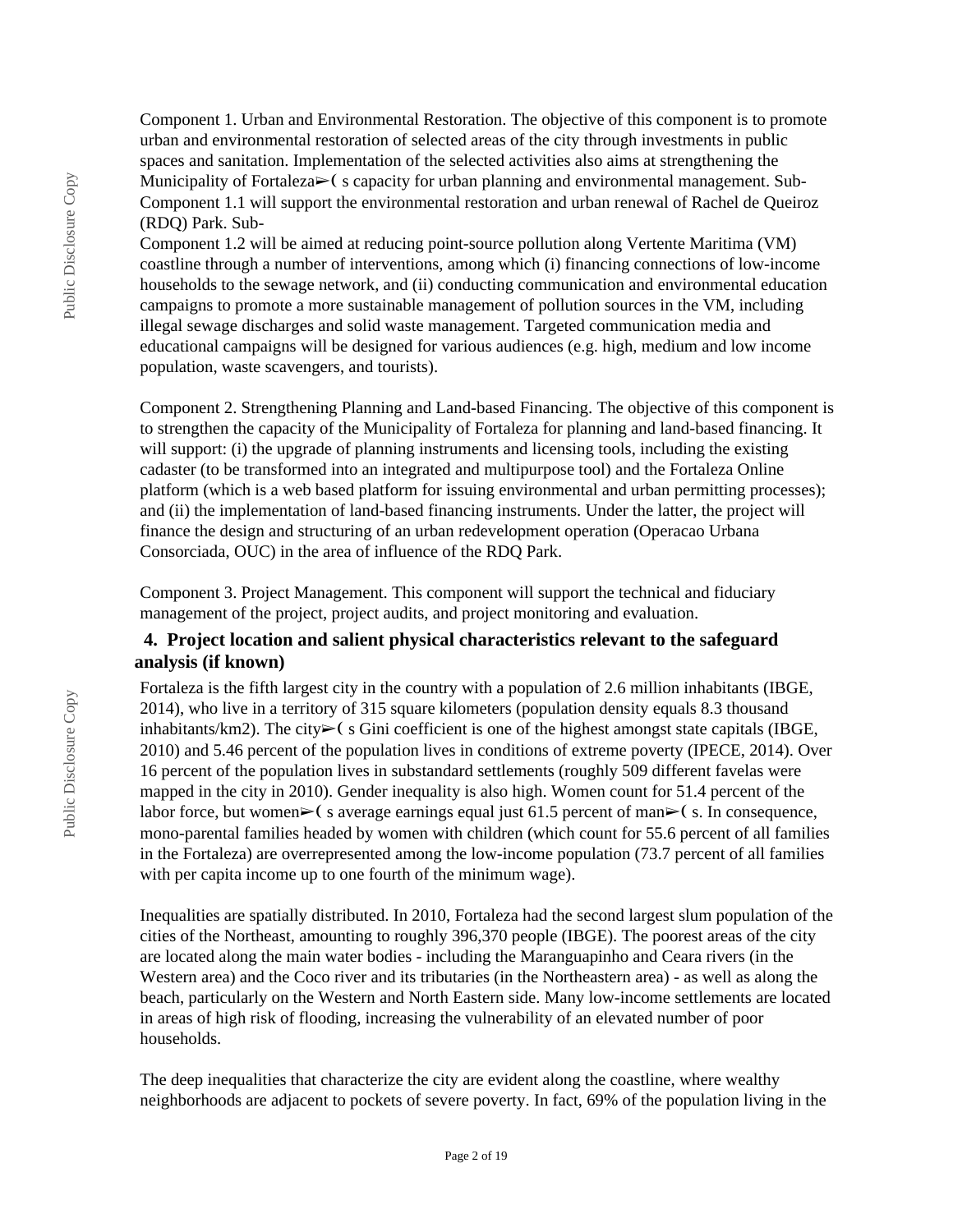Northern neighborhoods of the city has levels of income at or below three minimum salaries (IBGE, 2010). Originally areas of illegal occupation, they are characterized by high density, disorganized and unregulated land use, lack of basic services (sewerage, water, waste collection), and an overall deficiency of urban amenities. The poor live in precarious housing conditions located in environmental degraded areas with critical levels of crime and violence. Additionally, remote, poor southern areas are characterized by large low-income housing complexes built in the 1970s and 1980s, with very limited transportation options. In subsequent years, the city expanded fast and without planning towards those areas, resulting in low-rise, low density and low-income residential housing. Infrastructure for the provision of basic services is deficient, mobility remains very limited, and crime rates are high. Encroachment in parks and around lagoons has essentially deprived the majority of the population of access to these natural spaces.

The project will target its interventions in five neighborhoods in the Northwestern end of the Vertente Maritima basin and eight neighborhoods around the Rachel de Queiroz (RDQ) Park. The social assessment shows these neighborhoods count for approximately 13.0 percent of the city $\triangleright$  (s population and 12.5 percent of its population living in conditions of extreme poverty.

In Fortaleza, including the targeted area, population growth and rapid unplanned urbanization brought with them a number of urban, social and environmental problems. These include among others: the occupation of high-risk areas, deficiencies in sanitation and solid waste management systems, urban mobility bottlenecks, and environmental degradation and poor quality of green spaces (as expressed by the low rate of green areas per population within the city - 4 m2 per inhabitant). The deficiencies in urban infrastructure and afforestation of streets can be used as good proxies for urban and environmental quality. In Fortaleza, these deficiencies are strongly associated with low-income households (IBGE, 2010). Furthermore, low-income households are strongly associated with monoparental families headed by women with children. Therefore, these associations suggests the Project may have positive distributional impacts.

Considering activities envisaged under Subcomponent 1.2 - Reducing point-source pollution along VM coastline, the social assessment has paid particular attention to potential impacts on waste scavengers and concluded that they will not adversely affect them. On the contrary, the activities supported by the project are based on a long-lasting work done by the Municipality of Fortaleza with waste scavengers and will contribute to strengthen their representative organizations, improve the safety and health of their labor environments, promote their access to social protection benefits and enhance their living conditions. Formal organizations of waste scavengers have to follow the strict Brazilian labor laws, which include among others norms and standards related with health and safety of labor spaces (which follows OHSAS 18001 internationally applied standards for occupational health and safety), freedom of association and labor representation, and the ban of forced labor as well as child labor.

Compliance with labor legislation by form al organizations of waste scavengers are overseen by governmental labor agencies at the municipal, state and federal level. In compensation, membership to formal organizations allow waste scavengers to have access to social protection and labor benefit policies. Without the creation and strengthening of these formal organizations, waste scavengers work in very tough conditions in open landfills and informal labor relations with patrons. In these conditions, working hours are longer and no labor rights are ensured.

#### **5. Environmental and Social Safeguards Specialists**

Alberto Coelho Gomes Costa (GSU04)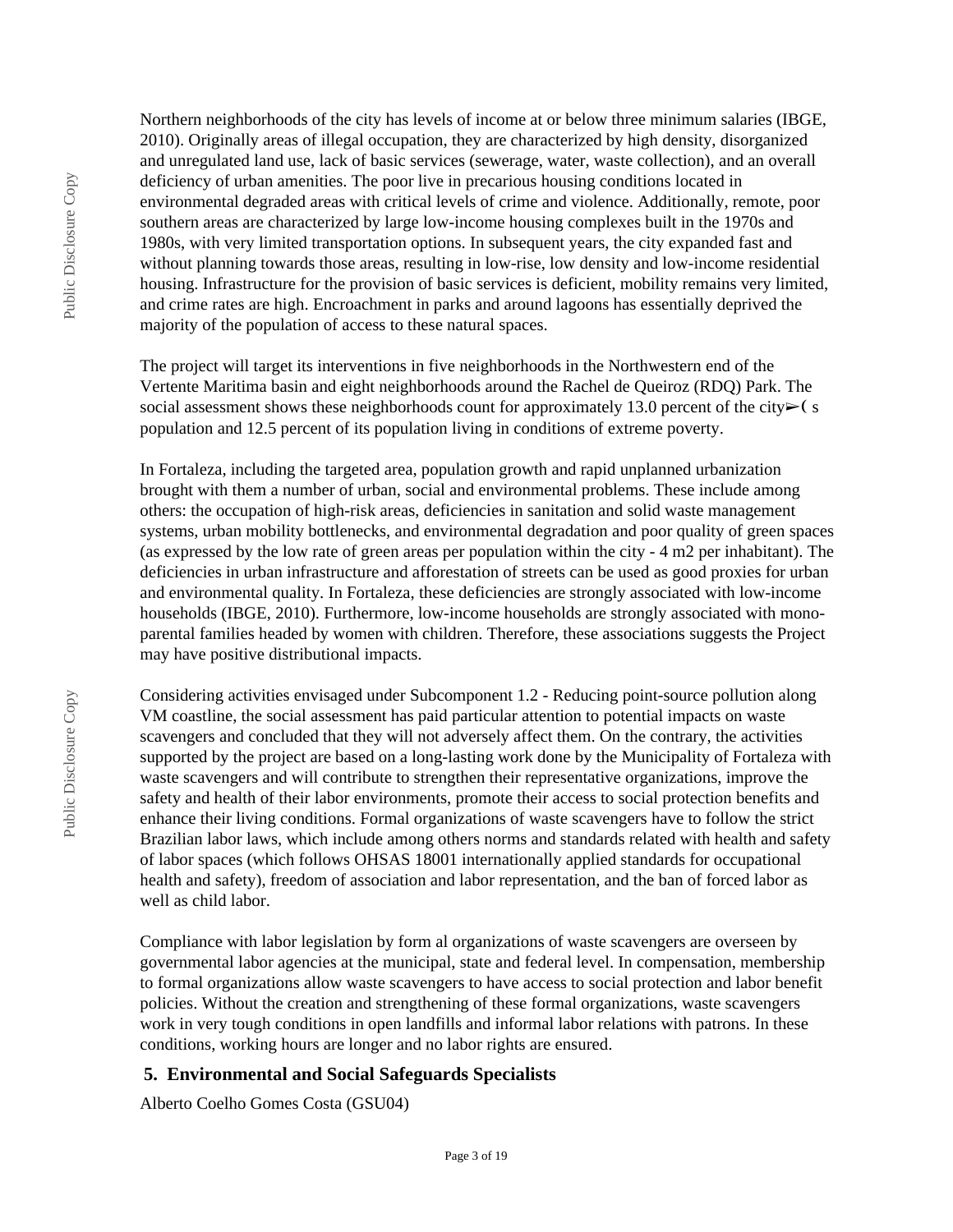| <b>6. Safeguard Policies</b> | <b>Triggered?</b> | <b>Explanation (Optional)</b>                                                                                 |
|------------------------------|-------------------|---------------------------------------------------------------------------------------------------------------|
| Environmental                | Yes               | The proposed set of interventions is primarily focused in                                                     |
| Assessment OP/BP 4.01        |                   | urban and environmental restoration, aiming to enhance                                                        |
|                              |                   | the quality of the city $\triangleright$ (s urban environment. These                                          |
|                              |                   | interventions include under Component 1: the                                                                  |
|                              |                   | optimization of installed sewer infrastructure; the                                                           |
|                              |                   | reduction and control of pollution sources of water                                                           |
|                              |                   | resources; and the regeneration of green spaces. The                                                          |
|                              |                   | project also includes technical assistance for carrying out                                                   |
|                              |                   | studies required to identify and structure potential Urban                                                    |
|                              |                   | Operations (OUCs) in the city, under Sub-Component 2.2:                                                       |
|                              |                   | Implementation of land based financing instruments. A                                                         |
|                              |                   | management plan for urban parks will be prepared in the                                                       |
|                              |                   | first year of project implementation, supported by the                                                        |
|                              |                   | principles of OP/BP 4.04 - Natural Habitats and OP 4.09 -                                                     |
|                              |                   | Pest Management.                                                                                              |
|                              |                   | The application of safeguard policies to the technical                                                        |
|                              |                   | studies and assistance to be provided by the project for the                                                  |
|                              |                   | design and structuring of the RDQ OUC will follow the                                                         |
|                              |                   | guiding principles set at the World Bank $\blacktriangleright$ (s Interim                                     |
|                              |                   | Guidelines on the Application of Safeguard Policies to                                                        |
|                              |                   | Technical Assistance (TA) Activities in Bank-Financed                                                         |
|                              |                   | Projects and Trust Funds Administered by the Bank. In                                                         |
|                              |                   | accordance with this, a category B is proposed for the                                                        |
|                              |                   | Project. The Environmental Assessment safeguard is                                                            |
|                              |                   | mandatory to all projects and sub-projects that may                                                           |
|                              |                   | potentially have an environmental and social impact.                                                          |
|                              |                   | In compliance with OP 4.1, the Borrower has prepared an                                                       |
|                              |                   | <b>Environmental and Social Management Framework</b>                                                          |
|                              |                   | (ESMF). The document contains the three essential                                                             |
|                              |                   | instruments of environmental assessment: (i) a focused                                                        |
|                              |                   | analysis of the social and environmental context, the                                                         |
|                              |                   | potential positive and adverse impacts of the Project, and                                                    |
|                              |                   | the mitigating measures (part 1 - ESIA); (ii) the project<br>socio-environmental management framework (ESMF), |
|                              |                   | including the criteria and screening procedures for the                                                       |
|                              |                   | selection of interventions to be financed, which will be                                                      |
|                              |                   | applied before the final selection of each investment                                                         |
|                              |                   | subproject (a first screening process has already been                                                        |
|                              |                   | applied to some selected projects, and is included as an                                                      |
|                              |                   | Annex of the ESMF); and (iii) an evaluation of                                                                |
|                              |                   | Fortaleza $\triangleright$ (s institutional capacity for environmental                                        |
|                              |                   | compliance.                                                                                                   |
|                              |                   | Principles of OP 4.01 have been applied, including                                                            |
|                              |                   | guidance for prior analysis (environmental screening,                                                         |
|                              |                   | socio-environmental assessment sheets) of the potential                                                       |
|                              |                   |                                                                                                               |

# Clarisse Torrens Borges Dall Acqua (GEN04)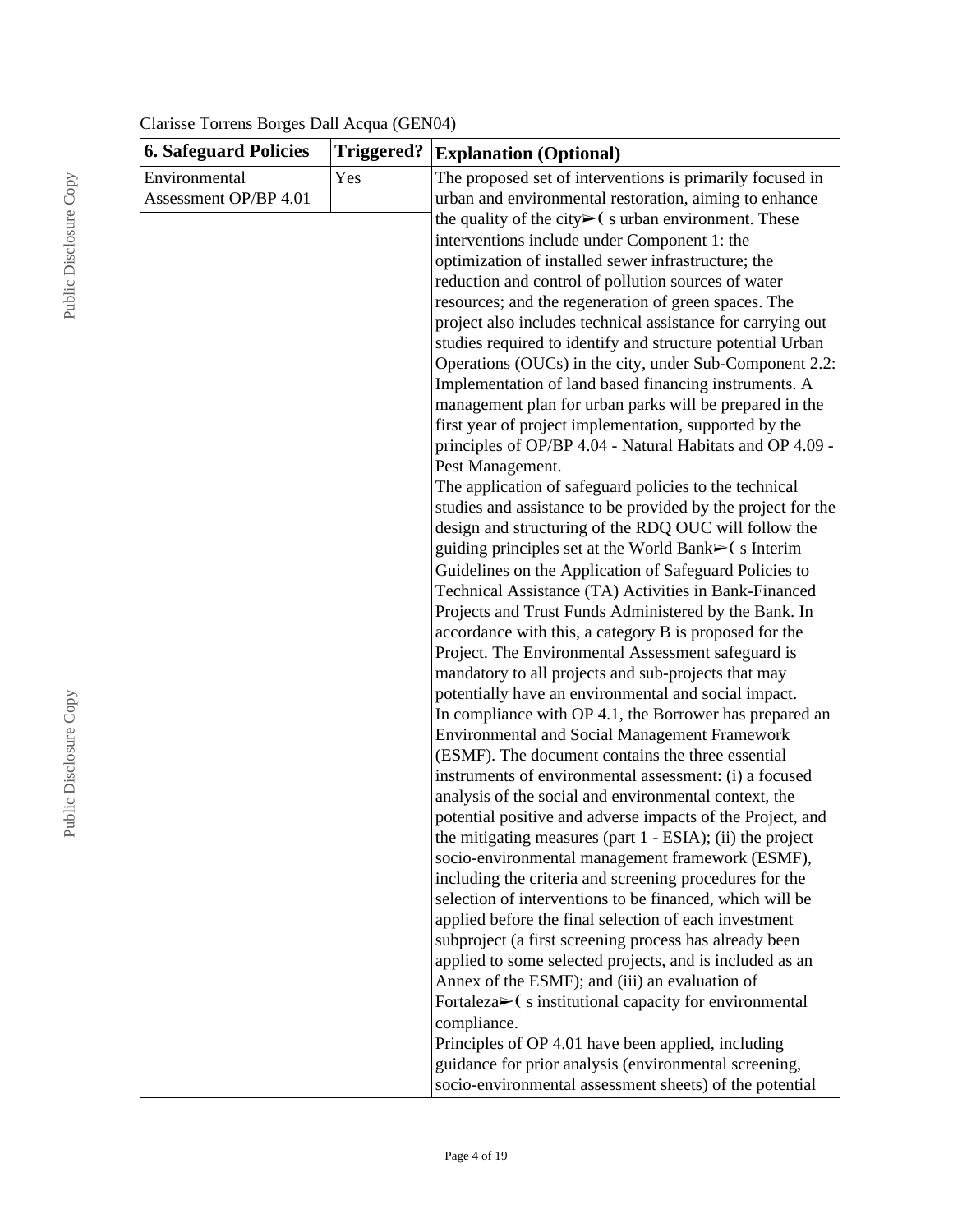| impacts of project interventions, including direct, indirect                                                      |
|-------------------------------------------------------------------------------------------------------------------|
| and cumulative impacts. In this way, it will be possible to                                                       |
| recognize the potential impacts, both positive and                                                                |
| negative, in order to subsidize the definition of mitigating                                                      |
| measures and specific action plans; as well as the                                                                |
| activation of other safeguards policies, ensuring the                                                             |
| preparation and implementation of the required<br>environmental assessment instruments.                           |
| The social analysis included in the ESMF addressed                                                                |
| issues related with (i) gender gaps and barriers leading to                                                       |
| overrepresentation of women $\triangleright$ (s headed households                                                 |
| with children among the low-income families, and (ii)                                                             |
| vulnerable groups (particularly waste scavengers, whose                                                           |
|                                                                                                                   |
| livelihood strategies are expected to be improved by some<br>of the envisaged interventions). In fact, the social |
| assessment concluded that waste scavengers will not be                                                            |
| adversely affected. On the contrary, the activities                                                               |
| supported by the project are based on a long-lasting work                                                         |
| done by the Municipality of Fortaleza with waste                                                                  |
| scavengers and will contribute to strengthen their                                                                |
| representative organizations, improve the safety and                                                              |
| health of their labor environments, promote their access to                                                       |
| social protection benefits and enhance their living                                                               |
| conditions.                                                                                                       |
| The social assessment has also ensured people with                                                                |
| disabilities and the elderly with all the means to have                                                           |
| access to the RDQ facilities as well as access to                                                                 |
| communication and education activities in compliance                                                              |
| with the strong Brazilian laws of accessibility and                                                               |
| inclusion of people with disabilities. This legislation                                                           |
| includes standards of design and construction for                                                                 |
| accessibility to buildings, public equipment and the urban                                                        |
| environment as and sets parameters for people with                                                                |
| physical, visual, hearing and other disabilities and are                                                          |
| consolidated on the third edition of the Norma Brasileira                                                         |
| de Acessibilidade a edificacoes, mobiliario, espacos e                                                            |
| equipamentos pºblicos (ABNT NBR-9050, in place                                                                    |
| since October 11, 2015 $\blacktriangleright$ (available at: http://www.                                           |
| pessoacomdeficiencia.gov.br/app/sites/default/files/                                                              |
| arquivos/%5Bfield_generico_imagens-filefield-                                                                     |
| description%5D_164.pdf).                                                                                          |
| Overall, the project is expected to have pro-poor impacts                                                         |
| contributing to improve the living conditions of low-                                                             |
| income families in some of the most deprived                                                                      |
| neighborhoods of the city.                                                                                        |
| The potential negative impacts foreseen are mainly: (i)                                                           |
| temporary disruptions of various kinds due to the                                                                 |
| proposed civil work and interventions of the Project, such                                                        |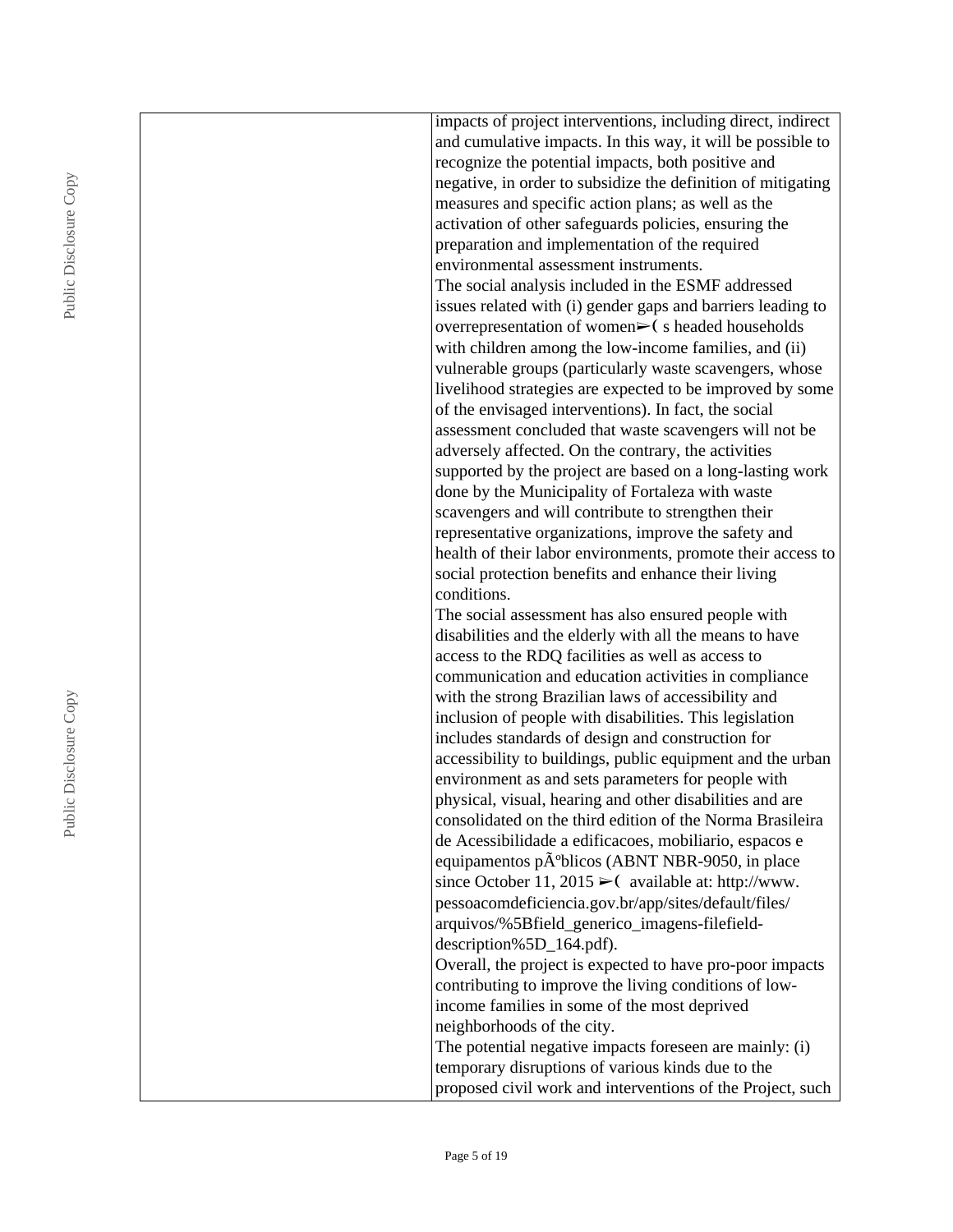|                        |     | as the movement of machinery and equipment, the                                                                   |
|------------------------|-----|-------------------------------------------------------------------------------------------------------------------|
|                        |     | interruption of traffic, the generation of noise and dust,                                                        |
|                        |     | always associated with the adoption of mitigation                                                                 |
|                        |     | measures, adoption of social communication plans and                                                              |
|                        |     | special attention to the health and safety of the workers                                                         |
|                        |     | involved; and, also with regard to existing vegetation,                                                           |
|                        |     | may involve the suppression of vegetation in very specific                                                        |
|                        |     | cases, but also always associated with the measures                                                               |
|                        |     | already planned for rehabilitation and requalification of                                                         |
|                        |     | urban green areas, necessarily involving the densification                                                        |
|                        |     | of green areas, revegetation of riparian areas and planting                                                       |
|                        |     | of native vegetation; And, (ii) Collection of fines and / or                                                      |
|                        |     | costs for works for the domestic interconnection of sewers                                                        |
|                        |     | of clandestine users; (iii) Possible need for land                                                                |
|                        |     | acquisition, expropriation and / or resettlement of                                                               |
|                        |     | families; And (iv) Potential increase in rental values of                                                         |
|                        |     | real estate in areas where improvements and urban                                                                 |
|                        |     | transformations will occur.                                                                                       |
|                        |     | The social analysis has also evaluated the grievance                                                              |
|                        |     | redress mechanism in place and considered it diversified,                                                         |
|                        |     | accessible and adequate to the most vulnerable                                                                    |
|                        |     | population.                                                                                                       |
|                        |     | The ESMF was reviewed by the Bank, consulted and                                                                  |
|                        |     | publicly disseminated prior to Appraisal.                                                                         |
| Natural Habitats OP/BP | Yes | Some proposed project interventions may support                                                                   |
| 4.04                   |     | investment for the recovery of green spaces and                                                                   |
|                        |     | redevelopment of degraded areas. These interventions                                                              |
|                        |     | could be proposed in areas considered by the state to be                                                          |
|                        |     | environmentally sensitive (i.e., small water resources                                                            |
|                        |     | streams) or spring and river margins areas, classified as                                                         |
|                        |     | Permanent Preservation Areas (APP) and legally                                                                    |
|                        |     | protected by the Brazilian Legislation (Federal Law                                                               |
|                        |     | 4771/65).                                                                                                         |
|                        |     | However, the interventions proposed for FCS do not reach                                                          |
|                        |     | environmentally critical areas. On the contrary, all                                                              |
|                        |     |                                                                                                                   |
|                        |     |                                                                                                                   |
|                        |     | activities are located in areas already quite anthropized                                                         |
|                        |     | and in a state of degradation over the years.                                                                     |
|                        |     | The OP 4.04 is triggered and all planning activities that                                                         |
|                        |     | may affect natural habitats must follow World Bank                                                                |
|                        |     | policies. In addition, APP use for sanitation systems                                                             |
|                        |     | development requires specific permitting, mitigation and                                                          |
|                        |     | regeneration measures by the Brazilian legislation.                                                               |
|                        |     | Despite the expected positive impacts, the ESMF has                                                               |
|                        |     | included clear guidance regarding direct and indirect                                                             |
|                        |     | impacts on natural habitats. The natural habitats identified                                                      |
|                        |     | are APPs of water resources (such as streams and ponds),                                                          |
|                        |     | where activities would involve environmental recovery<br>through elimination of sewage effluents, recovery of the |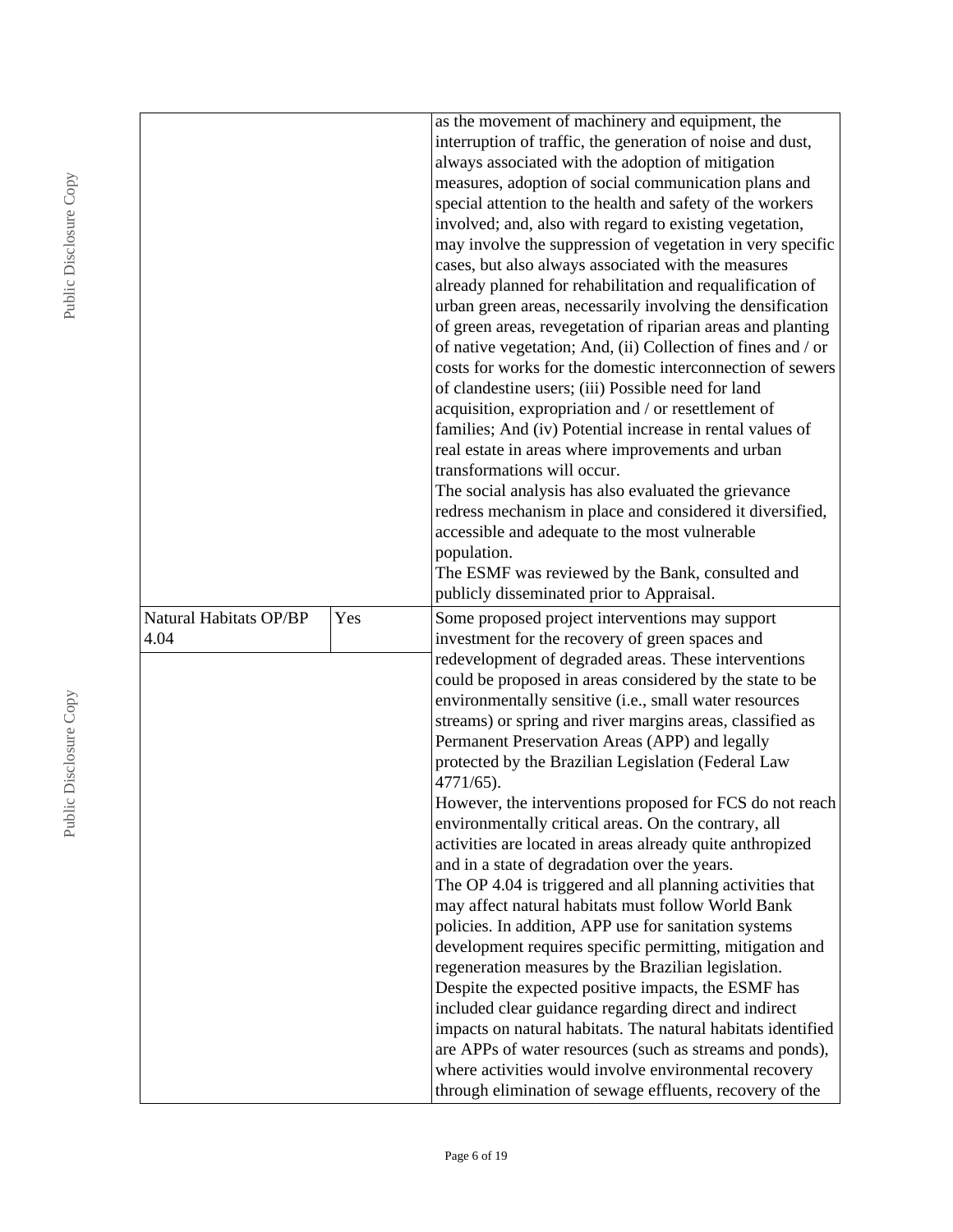|                             |    | vegetation cover and revegetation with native species in        |  |  |
|-----------------------------|----|-----------------------------------------------------------------|--|--|
|                             |    | the riverine areas, and the creation of urban parks.            |  |  |
|                             |    | In addition, within Rachel de Queiroz Park is located the       |  |  |
|                             |    | ARIE Matinha do Pici (section 10), whose main guideline         |  |  |
|                             |    | is environmental recovery without any deployment of             |  |  |
|                             |    | equipment that will cause environmental impact.                 |  |  |
|                             |    |                                                                 |  |  |
|                             |    | The principles and guidelines of OP 4.04 will be widely         |  |  |
|                             |    | considered in the management plans that are being               |  |  |
|                             |    | prepared for the Rachel de Queiroz, Adahil Barreto,             |  |  |
|                             |    | Parreao and ARIE da Matinha do Pici parks.                      |  |  |
| Forests OP/BP 4.36          | No | Given the nature, scope, and location of the investment         |  |  |
|                             |    | activities under this project, this OP is not triggered.        |  |  |
| Pest Management OP 4.09 Yes |    | The project is not expected to finance any pesticides or        |  |  |
|                             |    | other chemical amendments that would trigger OP 4.09.           |  |  |
|                             |    | Nevertheless, some amounts of herbicides could probably         |  |  |
|                             |    | be used in the creation and maintenance of green areas          |  |  |
|                             |    | and urban parks.                                                |  |  |
|                             |    | The project has therefore supported the development of a        |  |  |
|                             |    | Pest Management Framework (PMF). The PMF has been               |  |  |
|                             |    | incorporated into the ESMF and will be part of the Project      |  |  |
|                             |    | Operational Manual.                                             |  |  |
|                             |    | The need to use herbicides will be indicated in each sub-       |  |  |
|                             |    | project. When the use of herbicides is justified, an            |  |  |
|                             |    | analysis of potential negative impacts resulting from the       |  |  |
|                             |    | use of these chemical and the risk associated with the          |  |  |
|                             |    | inappropriate handling or storing of their containers will      |  |  |
|                             |    | be conducted.                                                   |  |  |
|                             |    | The projects will also include measures to reduce those         |  |  |
|                             |    | risks, in compliance with Law No. 7.802/89. The PMF             |  |  |
|                             |    | describes the list of measures to be adopted in case            |  |  |
|                             |    | needed. It makes use of the World Health Organizations          |  |  |
|                             |    | Recommended Classification of Pesticides by Hazard and          |  |  |
|                             |    |                                                                 |  |  |
|                             |    | Guidelines to Classification (GENEVA; WHO 1994-95).             |  |  |
|                             |    | The PMF also excludes finance under the proposed                |  |  |
|                             |    | project for formulated products that fall into WHO classes      |  |  |
|                             |    | IA and IB, or formulation of products in Class II, if: (i)      |  |  |
|                             |    | the country lacks restrictions on their distribution and use,   |  |  |
|                             |    | or (ii) they are likely to be used by, or be accessible to, lay |  |  |
|                             |    | personnel, farmers, or others without training, equipment,      |  |  |
|                             |    | and facilities to handle, store, and apply these products       |  |  |
|                             |    | properly                                                        |  |  |
|                             |    | Project implementation is not expected to cause any             |  |  |
|                             |    | negative impact on known physical cultural resources            |  |  |
|                             |    | (PCR). Proposed sub-projects with expected direct and           |  |  |
|                             |    | negative impact on known archaeological,                        |  |  |
|                             |    | paleontological, historical or other culturally significant     |  |  |
|                             |    | sites will not be eligible. However, they may include           |  |  |
|                             |    | historical sites and/or archaeological findings. As such,       |  |  |
|                             |    |                                                                 |  |  |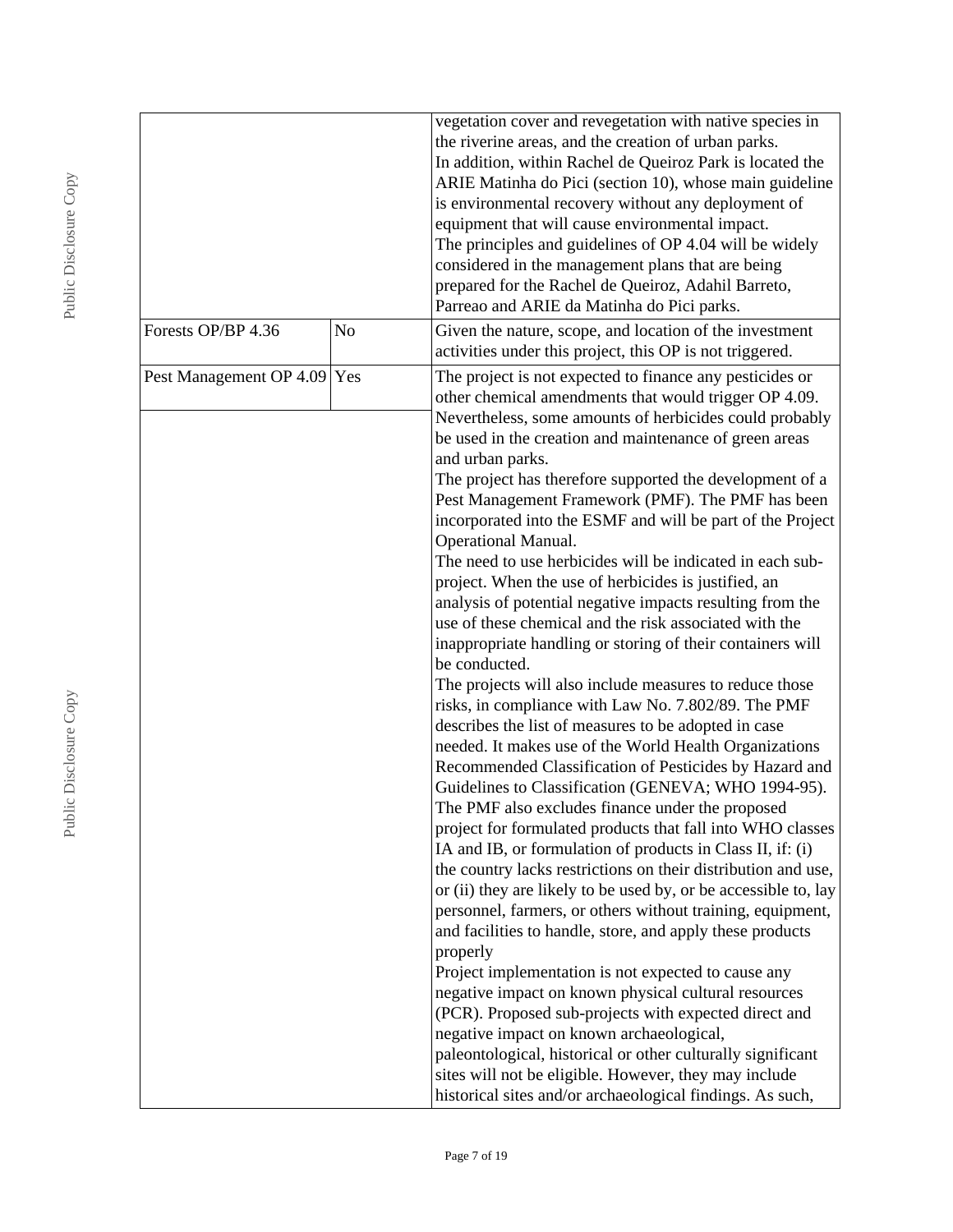|                      |     | impacts and procedures for "chance findings" from                                                         |
|----------------------|-----|-----------------------------------------------------------------------------------------------------------|
|                      |     | specific investments under Component 1 (if applicable)                                                    |
|                      |     | will be assessed.                                                                                         |
|                      |     | This OP is triggered in a preventative manner as the                                                      |
|                      |     | project interventions will not cause direct negative                                                      |
|                      |     | impacts to recognized physical cultural resources. For the                                                |
|                      |     | intervention areas of the project, preliminary research was                                               |
|                      |     | carried out at the competent institutions at the federal,                                                 |
|                      |     | state and municipal levels, and only the existence of                                                     |
|                      |     | Rachel de Queiroz's home was already recognized as                                                        |
|                      |     | municipal historic patrimony (Municipal Decree 12,582 /                                                   |
|                      |     | 2009). The works of revitalization and requalification of                                                 |
|                      |     | the Rachel de Queiroz Park aim, among others, at                                                          |
|                      |     | promoting the preservation of the existing patrimony.                                                     |
|                      |     | Other possible occurrences may arise due to the                                                           |
|                      |     | excavation work with chance findings, which measures                                                      |
|                      |     | must follow the municipal and federal legislation in force                                                |
|                      |     | with the immediate stoppage of the works and the                                                          |
|                      |     | necessary involvement of IPHAN in the rescue and                                                          |
|                      |     | recovery activities.                                                                                      |
|                      |     | The Physical Cultural Resources Framework, as part of                                                     |
|                      |     | the ESMF, contains relevant provisions to mitigate any                                                    |
|                      |     | potentially adverse impact. Such provisions include                                                       |
|                      |     | compliance with the guidelines defined by the National                                                    |
|                      |     | Institute for Historical and Cultural Heritage (IPHAN)                                                    |
|                      |     | regarding historical sites and/or archaeological findings,                                                |
|                      |     | or other competent state or local agency.                                                                 |
| Physical Cultural    | Yes | Project implementation is not expected to cause any                                                       |
| Resources OP/BP 4.11 |     | negative impact on known physical cultural resources                                                      |
|                      |     | (PCR). Proposed sub-projects with expected direct and                                                     |
|                      |     | negative impact on known archaeological,                                                                  |
|                      |     | paleontological, historical or other culturally significant                                               |
|                      |     | sites will not be eligible. However, they may include                                                     |
|                      |     | historical sites and/or archaeological findings. As such,                                                 |
|                      |     | impacts and procedures for "chance findings" from                                                         |
|                      |     | specific investments under Component 1 (if applicable)                                                    |
|                      |     | will be assessed.                                                                                         |
|                      |     | This OP is triggered in a preventative manner as the                                                      |
|                      |     | project interventions will not cause direct negative                                                      |
|                      |     | impacts to recognized physical cultural resources. For the                                                |
|                      |     | intervention areas of the project, preliminary research was                                               |
|                      |     | carried out at the competent institutions at the federal,                                                 |
|                      |     | state and municipal levels, and only the existence of                                                     |
|                      |     |                                                                                                           |
|                      |     | Rachel de Queiroz's home was already recognized as                                                        |
|                      |     |                                                                                                           |
|                      |     | municipal historic patrimony (Municipal Decree 12,582 /                                                   |
|                      |     | 2009). The works of revitalization and requalification of                                                 |
|                      |     | the Rachel de Queiroz Park aim, among others, at<br>promoting the preservation of the existing patrimony. |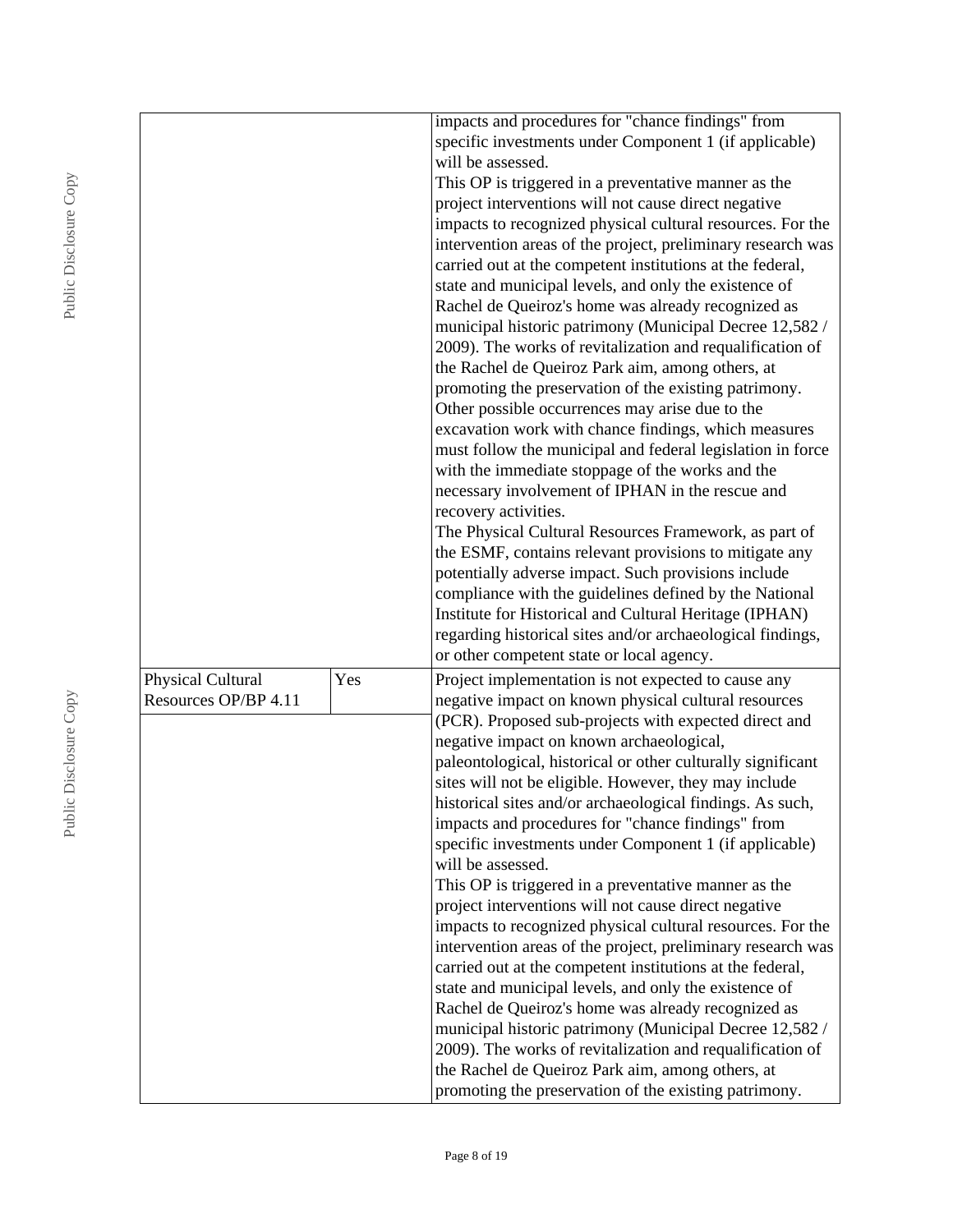|                                 |                | Other possible occurrences may arise due to the<br>excavation work with chance findings, which measures             |
|---------------------------------|----------------|---------------------------------------------------------------------------------------------------------------------|
|                                 |                | must follow the municipal and federal legislation in force<br>with the immediate stoppage of the works and the      |
|                                 |                | necessary involvement of IPHAN in the rescue and                                                                    |
|                                 |                | recovery activities.                                                                                                |
|                                 |                | The Physical Cultural Resources Framework, as part of                                                               |
|                                 |                | the ESMF, contains relevant provisions to mitigate any                                                              |
|                                 |                | potentially adverse impact. Such provisions include                                                                 |
|                                 |                | compliance with the guidelines defined by the National                                                              |
|                                 |                | Institute for Historical and Cultural Heritage (IPHAN)                                                              |
|                                 |                | regarding historical sites and/or archaeological findings,<br>or other competent state or local agency.             |
| Indigenous Peoples OP/          | N <sub>o</sub> | The Project will not interfere with Indigenous Peoples                                                              |
| <b>BP</b> 4.10                  |                | because all the investments will be undertaken in urban                                                             |
|                                 |                | areas and there are no indigenous peoples as defined                                                                |
|                                 |                | under the policy in the Project $\triangleright$ (s area of influence.                                              |
| <b>Involuntary Resettlement</b> | Yes            | This policy is triggered because activities envisaged under                                                         |
| OP/BP 4.12                      |                | Subcomponent 1.1- Restoration of the Rachel de Queiroz                                                              |
|                                 |                | (RDQ) Park, Subcomponent 2.1- Upgrade of planning                                                                   |
|                                 |                | instruments and licensing tools and Subcomponent 2.2 -                                                              |
|                                 |                | Implementation of land based financing instruments, are                                                             |
|                                 |                | expected to have direct and/or downstream adverse                                                                   |
|                                 |                | resettlement-related impacts.                                                                                       |
|                                 |                | Subcomponent 1.1- Restoration of the Rachel de Queiroz                                                              |
|                                 |                | (RDQ) Park: Proposed interventions for the restoration of                                                           |
|                                 |                | the RDQ Park will require land acquisition and have<br>direct adverse effects related with involuntary physical     |
|                                 |                | and/or economic displacement.                                                                                       |
|                                 |                | The location of some activities has already been decided,                                                           |
|                                 |                | but remains uncertain with regards to others.                                                                       |
|                                 |                | Consequently, the Borrower has prepared, consulted and                                                              |
|                                 |                | publicly disclosed a Resettlement Policy Framework                                                                  |
|                                 |                | (RPF) - setting the principles and guidelines to be applied                                                         |
|                                 |                | to all activities causing adverse involuntary resettlement                                                          |
|                                 |                | impacts. Two specific Abbreviated Resettlement Action                                                               |
|                                 |                | Plans (ARAP) have also be prepared for the activities that                                                          |
|                                 |                | have its location and scope already defined.                                                                        |
|                                 |                | The RPF calls for: (i) broad and continuous, free and<br>informed participation of all people adversely affected by |
|                                 |                | involuntary resettlement; (ii) the establishment of a proper                                                        |
|                                 |                | grievance redress mechanism; and, (iii) in its entitlement                                                          |
|                                 |                | matrix clearly outlines the resettlement assistance to be                                                           |
|                                 |                | given to both land owners and informal and non-                                                                     |
|                                 |                | opportunistic occupants.                                                                                            |
|                                 |                | The two ARAPs show that the scope and magnitude of                                                                  |
|                                 |                | the direct adverse impacts caused by activities with                                                                |
|                                 |                | location already defined are limited. The first ARAP deals                                                          |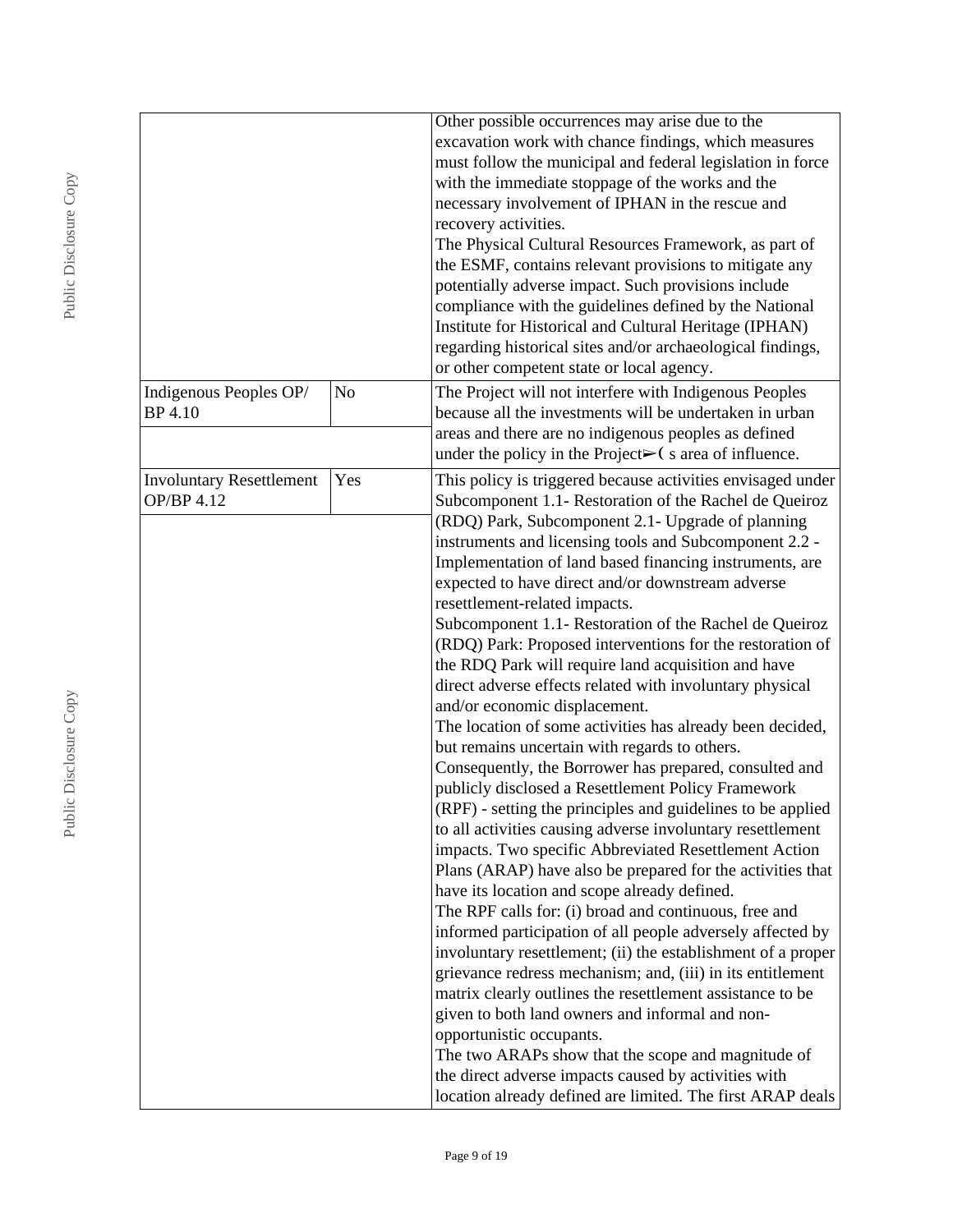| with the physical resettlement of 61 families (170 people)                                           |
|------------------------------------------------------------------------------------------------------|
| living in at-risk areas in section 10 of the RDQ Park. The                                           |
| second RAP addresses the demand for acquisition of 94                                                |
| plots of free land, the physical and economic                                                        |
| displacement of four commercial buildings, and the                                                   |
| temporary impacts of the works over 164 household and                                                |
| commercial facilities in sections 1-7 of the RDQ Park.                                               |
| Socioeconomic census and cadaster of affected people                                                 |
| will be updated less than one year before the starting date                                          |
| of implementation of project activities and all people that                                          |
| have entered in the areas until this date will be eligible for                                       |
| compensation according to the rules, principles and                                                  |
| guidelines set at the Project $\blacktriangleright$ (s RPF.                                          |
| A third location has been considered for inclusion in the                                            |
| RDQ Park (section 8B), but there are two issues that are                                             |
| currently impeding its incorporation. First, the land is                                             |
| owned by the Federal University of Ceara (UFC) and an                                                |
| agreement needs to be signed transferring it to the                                                  |
| municipality. Second, the plot of land has been recently                                             |
| invaded by encroachers and there is a pending court case,                                            |
| UFC took measures for their legal eviction prior of the                                              |
| issuance of the municipal decree creating the Park and for                                           |
| reasons not related with it. Regarding this people, it has                                           |
| been agreed that they will be covered by the RPF.                                                    |
| However, given the various uncertainties around the                                                  |
| situation, no RAP will be prepared for them at this time. If                                         |
| they are evicted prior to the handover of the land to be                                             |
| incorporated into the park, they shall be treated as a                                               |
| legacy resettlement linked to the project (i.e., there should                                        |
| be a review/resettlement audit of their displacement                                                 |
| process to determine whether any retroactive measures are                                            |
| needed to ensure they receive entitlements as indicated in                                           |
| the RPF). If they are evicted after the land is handed over                                          |
| by UFC to the municipality, they shall be treated like any                                           |
| other group (i.e. an ARAP will be prepared, approved and                                             |
| implemented prior to their displacement). Only if the park                                           |
| ends up being redesigned to exclude the area in question,                                            |
| would they no longer be covered by the project RPF.                                                  |
| Sub-component 2.1 - Upgrade of planning instruments                                                  |
| and licensing tools (namely: the modernization of the                                                |
| multipurpose cadaster) and Sub-component 2.2 -                                                       |
| Implementation of land based financing instruments<br>(namely: the preparation of the RDQ Park OUC): |
| Technical Assistance activities envisaged under these                                                |
| subcomponents may have downstream resettlement-                                                      |
| related impacts. Consequently, the application of                                                    |
| safeguard policies to the technical studies and assistance                                           |
| provided by the project for the drafting of the municipal                                            |
|                                                                                                      |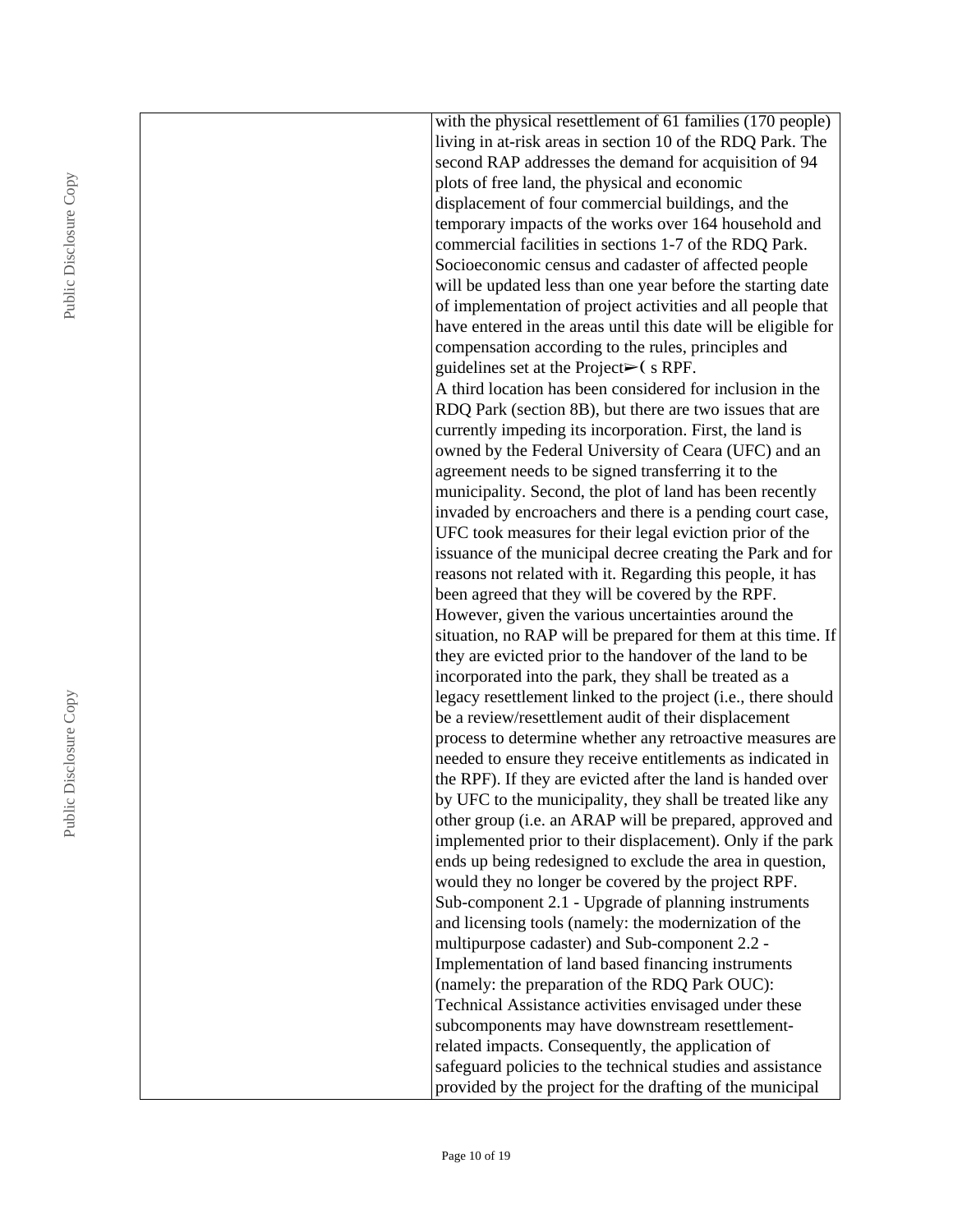| law of the RDQ OUC and the modernization of the                                                                   |
|-------------------------------------------------------------------------------------------------------------------|
| multipurpose cadaster will follow the guiding principles                                                          |
| set at the World Bank> (s Interim Guidelines on the                                                               |
| Application of Safeguard Policies to Technical Assistance                                                         |
| (TA) Activities in Bank-Financed Projects and Trust                                                               |
| Funds Administered by the Bank. The Terms of                                                                      |
| Reference for all these activities will be submitted to the                                                       |
| Bank for prior review. The Bank team will assess their                                                            |
| consistency with the World Bank $\blacktriangleright$ (s safeguard policies                                       |
|                                                                                                                   |
| and provide guidance as needed to ensure such                                                                     |
| consistency.                                                                                                      |
| For dealing with the downstream potential (but highly                                                             |
| unexpected) adverse impacts of the modernization of the                                                           |
| multipurpose cadaster, the client will also strengthen its                                                        |
| existing channels for registering and responding to                                                               |
| grievances as well as ensure that pro bono support will be                                                        |
| provided for the poor population in the unexpected                                                                |
| occurrence of disputes related with land property                                                                 |
| demarcation.                                                                                                      |
| Potential adverse impacts of the law of the RDQ Park                                                              |
| OUC are minimized by the Brazilian OUC $\blacktriangleright$ (s)                                                  |
| regulatory framework includes safeguard measures related                                                          |
| with environmental sustainability, social inclusion and                                                           |
| citizen participation as well as requires the assessment of                                                       |
| impacts on the target neighborhoods and the participatory                                                         |
| development of economic and social compensation plans                                                             |
| for the directly affected population.                                                                             |
| The institutional capacity of the municipality of Fortaleza                                                       |
| to prepare and carry out ARAPs was assessed as adequate                                                           |
| because SEUMA will be supported by the Municipal                                                                  |
| Secretariat of Infrastructure (SEINF) in the preparation of                                                       |
| the RAPs and by the Municipal Secretariat of Housing                                                              |
| Development (HABITAFOR) in their implementation.                                                                  |
| These secretariats have gained significant experience with                                                        |
| involuntary resettlement issues and the provision of                                                              |
| adequate housing for low-income families affected by<br>development projects when working with international      |
|                                                                                                                   |
| organizations in projects that have recently physically                                                           |
| relocated about 2,500 families. Furthermore, expert                                                               |
| consultancy services will be hired to implement ARAPs.<br>Three consultation rounds have been carried out between |
| August and November 2016 and addressed involuntary                                                                |
| resettlement issues (a brief summary of these                                                                     |
| consultations is presented in section II.A.5, below). The                                                         |
|                                                                                                                   |
| participants $\triangleright$ (including potentially affected people,                                             |
| community leaderships, representatives of community                                                               |
| associations and civil society organizations among others                                                         |
| $\triangleright$ (showed: (i) their support to activities envisaged by                                            |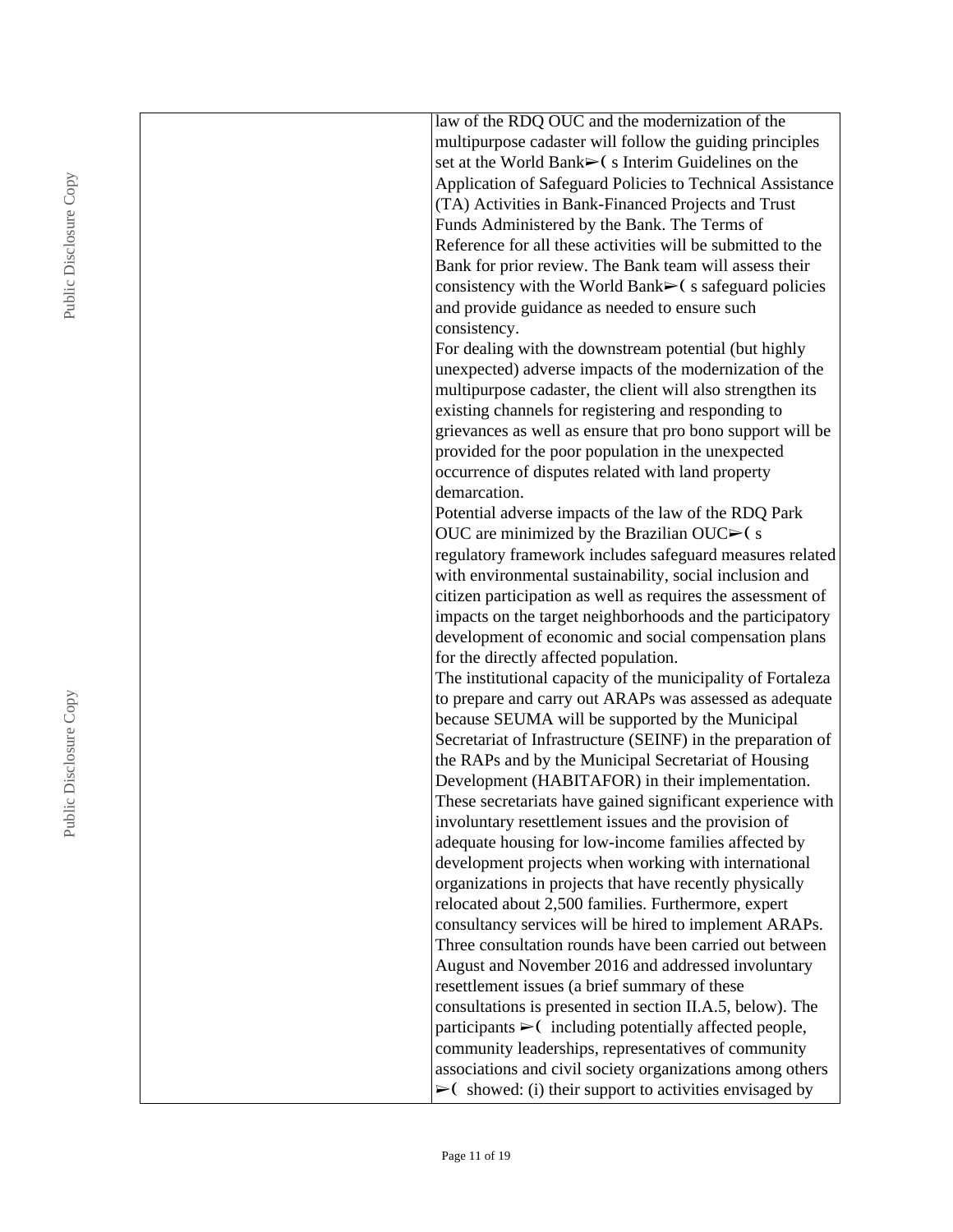|                                                   |                | the project which improve the environmental quality of<br>the neighborhoods they live in and their compliance with<br>the quality of some public services available in these areas<br>and the need of improving the later; (ii) their awareness<br>about the occupation of at risk areas and permanent<br>protection areas as well as their agreement with the need<br>of resettling people living in these areas; and (iii) their<br>concerns with the compensation alternatives that will be<br>open to potentially affected people. Being informed about<br>the different compensation alternatives the project will<br>make available for their choice and the full participatory<br>approach that will be followed in the implementation of<br>resettlement action plans, the participants expressed their<br>broad support to this approach. |
|---------------------------------------------------|----------------|----------------------------------------------------------------------------------------------------------------------------------------------------------------------------------------------------------------------------------------------------------------------------------------------------------------------------------------------------------------------------------------------------------------------------------------------------------------------------------------------------------------------------------------------------------------------------------------------------------------------------------------------------------------------------------------------------------------------------------------------------------------------------------------------------------------------------------------------------|
| Safety of Dams OP/BP<br>4.37                      | No             | Given the nature, scope, and location of the investment<br>activities under this project, this OP is not triggered.                                                                                                                                                                                                                                                                                                                                                                                                                                                                                                                                                                                                                                                                                                                                |
| Projects on International<br>Waterways OP/BP 7.50 | N <sub>o</sub> | Given the nature, scope, and location of the investment<br>activities under this project, this OP is not triggered.                                                                                                                                                                                                                                                                                                                                                                                                                                                                                                                                                                                                                                                                                                                                |
| Projects in Disputed<br>Areas OP/BP 7.60          | No             | Given the nature, scope, and location of the investment<br>activities under this project, this OP is not triggered.                                                                                                                                                                                                                                                                                                                                                                                                                                                                                                                                                                                                                                                                                                                                |

### **II. Key Safeguard Policy Issues and Their Management**

# *A. Summary of Key Safeguard Issues*

#### **1. Describe any safeguard issues and impacts associated with the proposed project. Identify and describe any potential large scale, significant and/or irreversible impacts:**

The main direct impacts of the set of proposed interventions under this Project are mainly with positive effects, most of them related to the restore and requalification of green urban areas and related to urban environmental management issues. The potential negative impacts foreseen are mainly: (i) temporary disruptions of various kinds due to the proposed civil work and interventions of the Project (ii) collection of fines and /or costs for works for the domestic interconnection of sewers of clandestine users; (iii) pssible need for land acquisition, expropriation and /or resettlement of families; and (iv) potential increase in rental values of real estate in areas where improvements and urban transformations will occur.

Negative impacts are not expected to be large scale and will be mostly related to temporary disruptions of various kinds due to the proposed civil work and interventions of the Project. These expected impacts include the movement of machinery and equipment, the eventual interruption of traffic, the generation of noise and dust. Dealing with them, the project will adopt mitigation measures, such as the adoption of social communication plans and special attention to the health and safety of the workers involved; and, also with regard to existing vegetation, may involve the suppression of vegetation in very specific cases, but also always associated with the measures already planned for rehabilitation and requalification of urban green areas (with associated management plan of urban green areas and parks) , necessarily involving the densification of green areas, revegetation of riparian areas and planting of native vegetation.

**2. Describe any potential indirect and/or long term impacts due to anticipated future activities in the project area:**

Urban upgrading and requalification of low income neighborhoods as proposed by the project may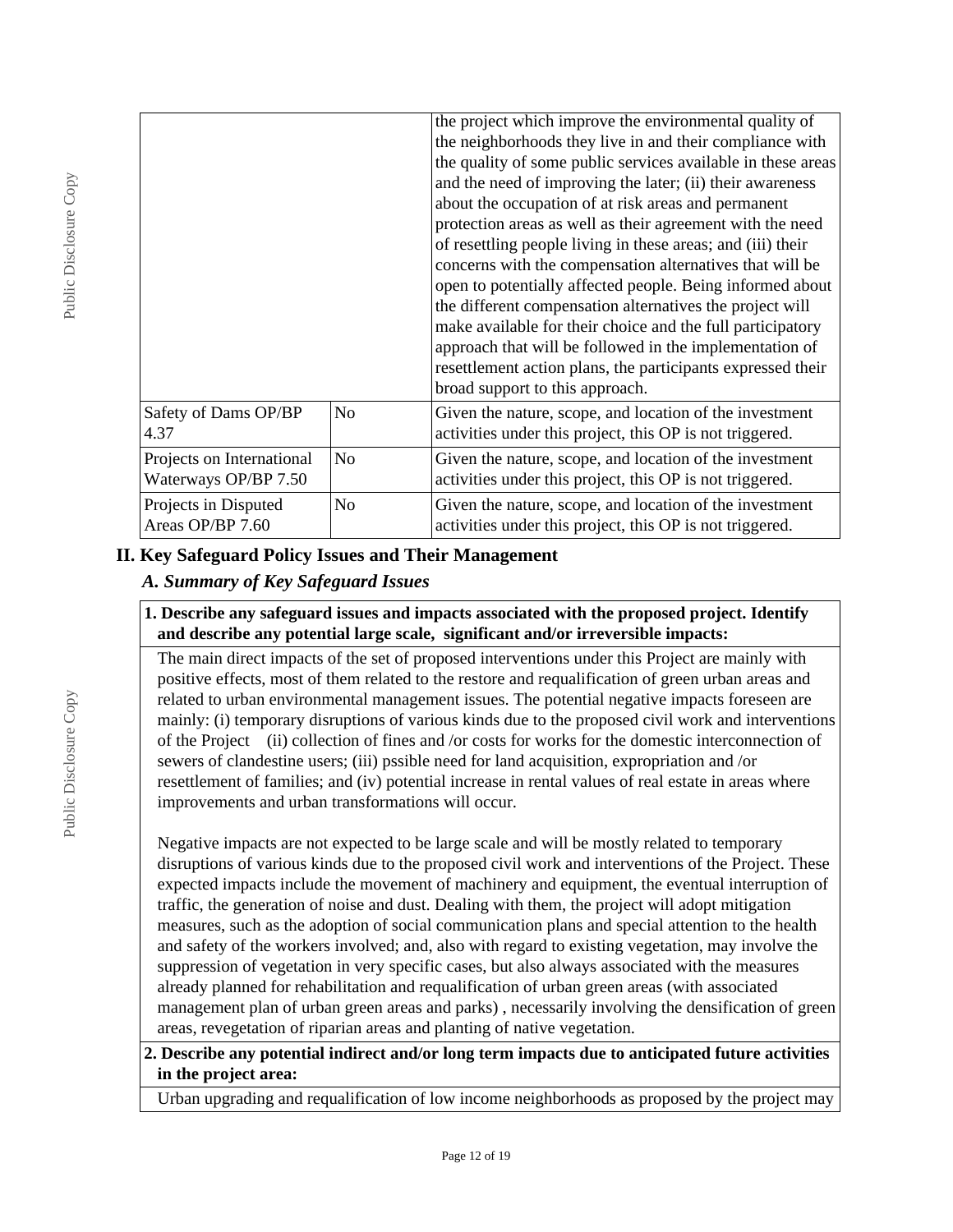lead to processes of gentrification due to increases on land, housing, and rental values in targeted areas. However, these will be appropriately minimized or mitigated because the country $\triangleright$  (s regulatory framework of urban operations (Law 10527/2001 - Estatuto das Cidades) includes safeguard measures related with environmental sustainability and social inclusion and requires a preliminary impact assessment of the neighborhood, an economic and social compensation plan for the directly affected population, and citizen participation and social control mechanisms. Thus, the project will develop and implement a tailored resettlement approach to fight gentrificationrelated risks in which proper resettlement plans will be implemented setting early community engagement and participation, redeveloped areas will incorporate land-use parameters that promote mixed-use and provide solutions for low-income housing; and, complaints and compliments will be registered by a number of instruments for citizen engagement, social control and civil society participation in decision-making already in place - such as: the Secretariat $\triangleright$  (s corporate website, the Secretariat $\triangleright$ ( s ombudsman office, and the extensive use of social media to communicate and interact with citizens. In addition, citizen and civil society feedback will be regularly analyzed and utilized for adaptive planning and management.

The modernization of the multipurpose cadaster - which is mainly related with regularizing existing ownership schema - could potentially lead to downstream adverse impacts related with involuntary resettlement. These adverse impacts will be mitigated and minimized by the strengthening of the robust Grievance Redress Mechanisms that are operated by the Municipality of Fortaleza and the existence of pro bono support for the poor in the unexpected occurrence of disputes related with land property demarcation as consequence of the modernization of the multipurpose cadaster.

# **3. Describe any project alternatives (if relevant) considered to help avoid or minimize adverse impacts.**

The project considered alternative designs of the Rachel de Queiroz Park, minimizing adverse impacts related with involuntary resettlement. Only people living in areas under risk of flooding and areas of permanent protection (where construction is prohibited by the National Law) will be removed. The scope and magnitude of such adverse impacts are limited. A Resettlement Policy Framework and two Abbreviated Resettlement Action Plans have been prepared in compliance with OP/BP 4.12. Affected people and community leaderships have been consulted. The project also considered alternatives in relation to storm-water intercepts/collectors/pumping stations. The selected interventions in sanitation were based on an extensive pollution modelling analysis, which was conducted by a team of technical specialists from CAGECE and SEUMA, in addition to an individual consultant hired by the Bank. The study consisted of: (i) the identification of the main pollution sources of the Vertente Maritima basin and their effects in the water quality throughout the city➢❨ s 31 beaches which are systematically monitored by the Ceara State Environmental agency (SEMACE); (ii) a computational hydrodynamic modeling, leading to the estimation of the pollutant discharges from all the sub basins, from the storm water macro drains and main water streams leading into the beaches; (iii) the selection of the project focus areas - the Western portion of the coast, where 80% of the beaches do not have adequate bathing water quality, regardless of the season. The selected area is also where most of the poor are located; and (iv) the development of scenarios to assess how each type of project intervention (a. communication and environmental education campaigns, b. enforcement, c. individual sewage household connections, d. Capture and diversion of dry-weather flows into the existing underutilized sewage network, and e. pilot on-site water resource treatment technologies) would individually (and/or jointly) contribute to reduce pollution levels in the project focus area.

It was found that the capture and diversion of dry weather flows from 4 selected water macro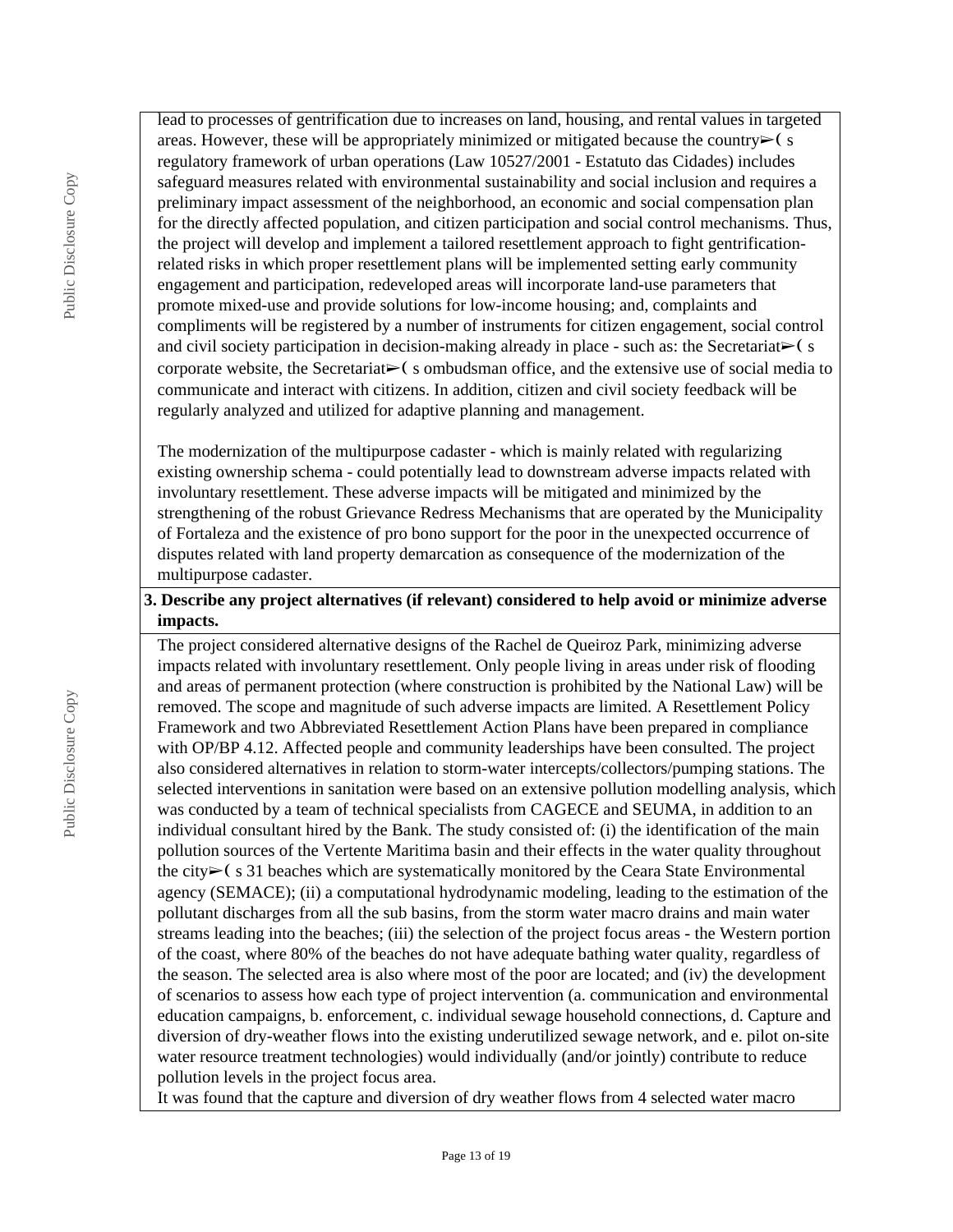drains into the sewage system was the one with the major short-term impact in pollution reduction along the coast. However, a bundled (and incremental) approach of all solutions was chosen, as it was proven that it would also lead to the achievement of sustainable targets on household connections to the network. The study is part of the Project files. It also informs the design of sector-specific Project indicators  $\triangleright$  (i) Percentage of sampling points along the western portion of the VM coastline with adequate bathing water quality during the dry season (from a baseline of 20% to 80%); (ii) Number of people in urban areas provided with access to Improved Sanitation under the Project (27,200); and (iii) Feasible household connections to sewage network completed in western portion of the VM watershed (80% of the total).

## **4. Describe measures taken by the borrower to address safeguard policy issues. Provide an assessment of borrower capacity to plan and implement the measures described.**

The borrower prepared a Resettlement Policy Framework (RPF) to deal with direct and potential downstream adverse impacts related with involuntary resettlement. The borrower will also follow a phased implementation timeline, prioritizing works that do not involve land acquisition or involuntary resettlement.

The RPF calls for: (i) broad and continuous, free and informed participation of all people adversely affected by involuntary resettlement; (ii) the establishment of a proper grievance redress mechanism; and, (iii) in its entitlement matrix, clearly outlines the resettlement assistance to be given to both landowners and occupants as well as to physical and economic adverse impacts. The borrower has also prepared two specific Abbreviated Resettlement Action Plans (RAPs). The first deals with the involuntary physical displacement and relocation of 61 families living in at risk areas in section 10 of the proposed perimeter of the Rachel de Queiroz Park. The second deals with the demand of land acquisition in sections 3, 4B, 6B and 7 of the Park, which amount to 94 plots of vacant land, temporary impacts on 164 households and commercial facilities due to construction works, and physical and economic displacement of four commercial business.

Downstream potentially adverse impacts of technical assistance activities related with the drafting of the municipal law of the Rachel de Queiroz urban operation will be dealt according to the World Bank► (s Interim Guidelines on the Application of Safeguard Policies to Technical Assistance (TA) Activities in Bank-Financed Projects and Trust Funds Administered by the Bank. As previously mentioned, the drafting of the municipal law of RDQ OUC will also comply with the national legislation on urban operations, which requires OUCs include safeguard measures related with environmental sustainability and social inclusion, among which a preliminary impact assessment of the neighborhood, an economic and social compensation plan for the directly affected population, and citizen participation and social control mechanisms (Law 10257/2001 - Estatuto das Cidades). Downstream potentially adverse impacts of technical assistance activities related with the modernization of the multipurpose cadaster will be mitigated by the strengthening of the already robust Grievance Redress Mechanisms operated by the Municipality of Fortaleza and by the guarantee of pro bono support to poor population that may unexpectedly face a dispute related with land property in consequence of the regularization of existing ownership schema.

The institutional capacity of the municipality of Fortaleza to deal with involuntary resettlement issues, prepare and carry out RAPs was assessed as adequate because SEUMA has been supported by the Municipal Secretariat of Infrastructure (SEINF) in the preparation of the ARAPs and by the Municipal Secretariat of Housing Development (HABITAFOR) in their implementation. These secretariats have gained significant experience with involuntary resettlement issues and the provision of adequate housing for low-income families affected by development projects when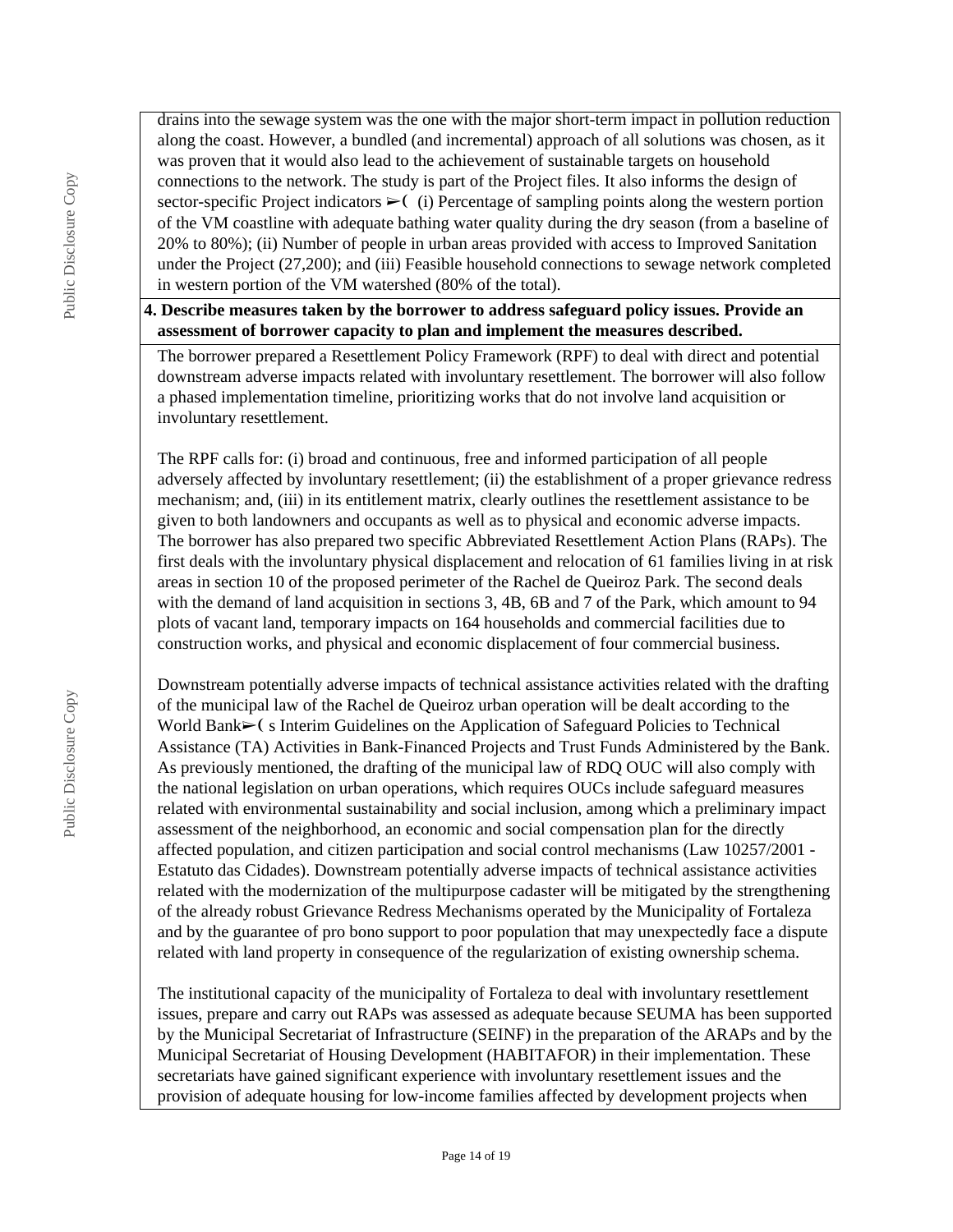working with international organizations (including IDB) in projects that have recently physically relocated about 2,500 families.

A further measure that was envisaged to address potential adverse social and environmental impacts is the establishment of a proper grievance redress mechanism, by strengthening the robust Grievance Redress Mechanisms that are operated by the Municipality of Fortaleza, which include the Secretariat► (s official website, the Secretariat► (s ombudsman office, and the extensive use of social media to communicate and interact with citizens.

Regarding other social impacts and as previously mentioned (section I.4), the social assessment has paid particular attention to potential impacts on waste scavengers and concluded that they will not adversely affect them. On the contrary, the activities supported by the project are based on ongoing work done by the Municipality of Fortaleza over a significant period of time with waste scavengers and will contribute to strengthen their representative organizations, improve the safety and health of their labor environments, promote their access to social protection benefits and enhance their living conditions. Furthermore, the advertisement and dissemination of the channels of communication with the Prefeitura de Fortaleza  $\blacktriangleright$  including its channels for registration of complaints and grievances  $\triangleright$  (and the management unit of the Reciclando Atitudes project will be reinforced atthe headquarters of these organizations.

Regarding environmental aspects and issues, the institutional capacity of the municipality of Fortaleza to deal with the set of proposed interventions proposed was also assessed as adequate, as SEUMA has, as main attribution, the design and implementation of environmental policies in urban environment, as well as being the local institution responsible at the municipal level for the licensing of local works and enterprises. Therefore, it counts on a board formed mainly by professionals with vsignificant experience in environmental evaluation of projects and environmental management of urban areas.

Sources of municipal funds (namely the municipality $\rightharpoonup$  (s Urban Development Fund, FUNDURB) have been identified to provide adequate compensation to affected people and to ensure the improvement or, at least, the restoration of their living conditions. The municipality has also in place a number of instruments to receive, register and respond in an effective e and timely manner to complaints, which are accessible to the most vulnerable population.

#### **5. Identify the key stakeholders and describe the mechanisms for consultation and disclosure on safeguard policies, with an emphasis on potentially affected people.**

The key stakeholders include:

(i) The direct beneficiaries of the project, who amount to 305,628 people (of which 53% are female), identified as: (a) the residents of neighborhoods adjacent to the Rachel de Queiroz Park; and (b) residents of the coastal neighborhoods of the Northwestern end of the Vertente Maritima basin;

(ii) Community-based organizations representing the 13 primarily targeted neighborhoods in these two priority areas;

- (iii) Civil society organizations working on urban planning and environmental issues;
- (iv) Private and the public investors in the RDQ OUC;

(v ) Municipal and state environmental agencies and public providers of water, sanitation and health services

(vi) Waste pickers who have been working with the Municipality of Fortaleza for a long time and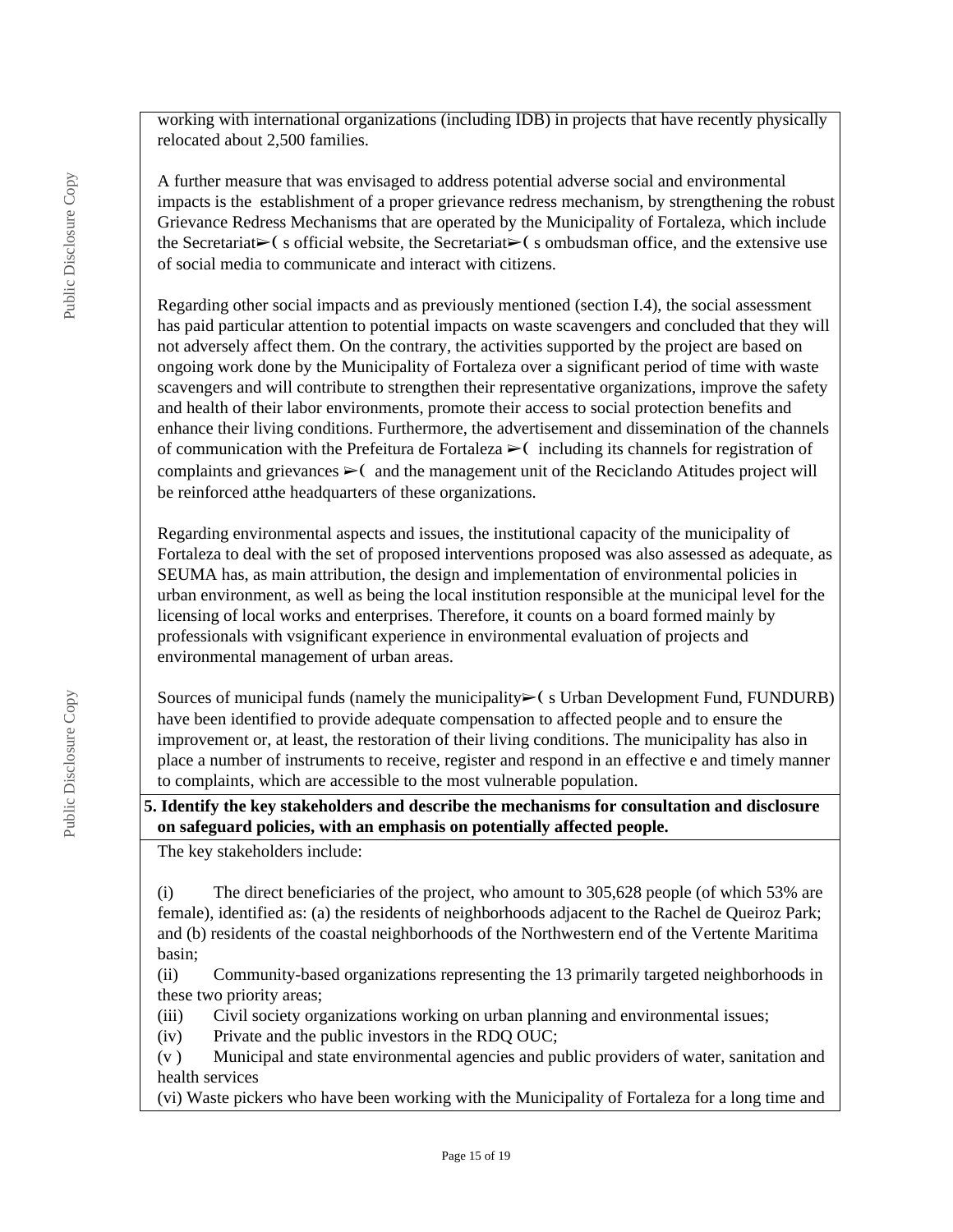have expressed their support and satisfaction with the support provided to the strengthening of their representative organizations and praise the improvement of their labor health and safety conditions, their access to labor rights and social protection programs. They have been informed about the support the program will provide to the project Reciclando Atitudes, which objectives will improve their opportunities to collect recycling materials and, consequently, improve their income generation opportunities. The advertisement of the channels of communication with the Prefeitura de Fortaleza  $\triangleright$  (including its channels for registration of complaints and grievances  $\triangleright$  ( and the management unit of the Reciclando Atitudes project will be repeated among this segment of the population and their representative organizations.

Citizens and civil society organizations have been involved in the design of the project for the RDQ Park through 5 public consultations carried out for the diagnostic and elaboration of the basic and detailed engineering designs. These consultations convened 138 people, representing five local community associations, six civil society organizations, eight universities, six private enterprises and twelve governmental agencies.

In addition, a first public consultation was held in August 30, 2016, and all the above listed key stakeholders were invited to assess the appropriateness of the project $\triangleright$  (s social and environmental risk assessment and the proposed mitigation measures. Approximately 125 people attended, among which: academia (UFC and Universidade Estadual do Ceara - UECE); representatives of the private / construction sector (Sindicato da Industria da Construcao Civil - SINDUSCON); representatives of the Municipality $\triangleright$  (s key entities directly and/or indirectly involved with the Project (SEUMA, Secretaria Municipal de Financas - SEFIN, Secretaria Municipal de Conservacao e Servicos Publicos - SCSP, Secretaria Municipal de Planejamento, Orcamento e Gestao - SEPOG; Autarquia de Regulacao, Fiscalizacao e Controle dos Servicos Publicos de Saneamento Ambiental - ACFOR); other municipal-related agencies (Defesa Civil); representatives of the State Government➢❨ s agencies and service utilities directly and/or indirectly involved with the Project (Secretaria Estadual de Meio Ambiente - SEMA; Companhia de Agua e Esgoto do Ceara - CAGECE, and Companhia Energetica do Ceara - COELCE). The inputs received during this consultation were properly incorporated on the project $\triangleright$  (s ESMF and RPF.

A second public consultation round was held in September 3, 2016 in the Community Association of Parque Universitario and focused on the RPF and the cadaster of families completed in the area of the section 10 of the RDQ Park. There were 20 participants whose main concerns related with the time of project implementation, the alternatives of compensation, and the criteria of eligibility and whose main manifested preference related with being resettled for nearby areas. All the questions made by the participants where answered and taken into account on the review of the RPF and ARAP.

A third public consultation round occurred in November 7, 2016 and took place in the local church of Santa Edwiges. The revised safeguard documents were presented to an audience of 111 people from the neighboring areas of the RDQ Park (mostly from sections 3 to 7), whose main concern was also related with involuntary resettlement issues and the alternatives of compensation. The principles and guidelines of the safeguard documents were explained again, focusing on the information that ARAPs would be implemented with broad and informed participation of all the affected people, include different alternatives of compensation among which every affected family would freely choose the one that most fit their needs.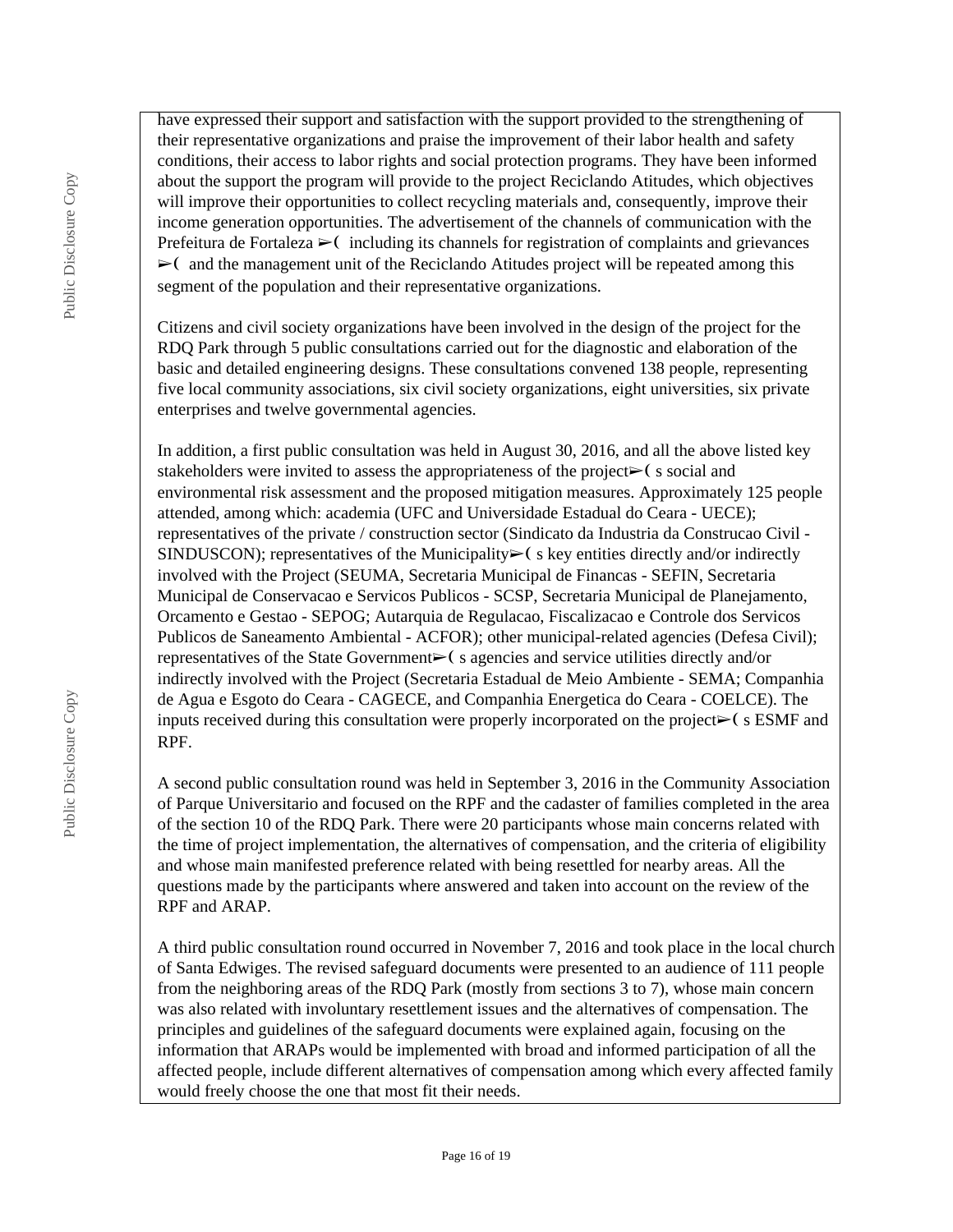Throughout project implementation, a Grievance Redress Mechanism will be operational. For dealing with involuntary resettlement issues, local offices will be opened as needed in nearby the areas of intervention. For dealing with issues related with the project as a whole (including the involuntary resettlement ones), the SEUMA $\blacktriangleright$ ( s Ombudsman Office, the Municipality $\blacktriangleright$ ( s General Ombudsman office, and the already available channels of citizen engagement through social media will also be used as channels for registering compliances. Procedures were fully described in the two ARAPs already prepared. The available channels for citizen engagement and grievance redress will be advertised  $\geq$  using outdoors and other media  $\geq$  in the areas of intervention.

#### *B. Disclosure Requirements*

| Environmental Assessment/Audit/Management Plan/Other                                                                                                                                                                                                                                                                                                                                                                                                                                                                                                                                                                                                                                                                                                                                                                                                                    |             |  |  |  |  |  |
|-------------------------------------------------------------------------------------------------------------------------------------------------------------------------------------------------------------------------------------------------------------------------------------------------------------------------------------------------------------------------------------------------------------------------------------------------------------------------------------------------------------------------------------------------------------------------------------------------------------------------------------------------------------------------------------------------------------------------------------------------------------------------------------------------------------------------------------------------------------------------|-------------|--|--|--|--|--|
| Date of receipt by the Bank                                                                                                                                                                                                                                                                                                                                                                                                                                                                                                                                                                                                                                                                                                                                                                                                                                             | 18-Aug-2016 |  |  |  |  |  |
| Date of submission to InfoShop                                                                                                                                                                                                                                                                                                                                                                                                                                                                                                                                                                                                                                                                                                                                                                                                                                          | 25-Aug-2016 |  |  |  |  |  |
| For category A projects, date of distributing the Executive<br>Summary of the EA to the Executive Directors                                                                                                                                                                                                                                                                                                                                                                                                                                                                                                                                                                                                                                                                                                                                                             |             |  |  |  |  |  |
| "In country" Disclosure                                                                                                                                                                                                                                                                                                                                                                                                                                                                                                                                                                                                                                                                                                                                                                                                                                                 |             |  |  |  |  |  |
| <b>Brazil</b>                                                                                                                                                                                                                                                                                                                                                                                                                                                                                                                                                                                                                                                                                                                                                                                                                                                           | 19-Aug-2016 |  |  |  |  |  |
| The Client prepared and disclosed the Environmental and Social Management<br>Comments:<br>Framework (ESMF). The document contains the three essential instruments of<br>environmental assessment: (i) a focused analysis of the social and environmental<br>context, the potential positive and adverse impacts of the Project, and the mitigating<br>measures (part 1 - ESIA); (ii) the project socio-environmental management<br>framework (ESMF), including the criteria and screening procedures for the selection<br>of interventions to be financed, which will be applied before the final selection of<br>each investment subproject (a first screening process has already been applied to<br>some selected projects, and is included as an Annex of the ESMF); and (iii) an<br>evaluation of Fortaleza>(sinstitutional capacity for environmental compliance. |             |  |  |  |  |  |
| <b>Resettlement Action Plan/Framework/Policy Process</b>                                                                                                                                                                                                                                                                                                                                                                                                                                                                                                                                                                                                                                                                                                                                                                                                                |             |  |  |  |  |  |
| 25-Nov-2016<br>Date of receipt by the Bank                                                                                                                                                                                                                                                                                                                                                                                                                                                                                                                                                                                                                                                                                                                                                                                                                              |             |  |  |  |  |  |
| Date of submission to InfoShop<br>29-Nov-2016                                                                                                                                                                                                                                                                                                                                                                                                                                                                                                                                                                                                                                                                                                                                                                                                                           |             |  |  |  |  |  |
| "In country" Disclosure                                                                                                                                                                                                                                                                                                                                                                                                                                                                                                                                                                                                                                                                                                                                                                                                                                                 |             |  |  |  |  |  |
| <b>Brazil</b>                                                                                                                                                                                                                                                                                                                                                                                                                                                                                                                                                                                                                                                                                                                                                                                                                                                           | 29-Aug-2016 |  |  |  |  |  |
| The Client prepared and disclosed three instruments: the Resettlement Policy<br>Comments:<br>Framework (RPF) and two Abbreviated Resettlement Action Plans (ARAPs).                                                                                                                                                                                                                                                                                                                                                                                                                                                                                                                                                                                                                                                                                                     |             |  |  |  |  |  |
| <b>Pest Management Plan</b>                                                                                                                                                                                                                                                                                                                                                                                                                                                                                                                                                                                                                                                                                                                                                                                                                                             |             |  |  |  |  |  |
| Was the document disclosed prior to appraisal?<br>Yes                                                                                                                                                                                                                                                                                                                                                                                                                                                                                                                                                                                                                                                                                                                                                                                                                   |             |  |  |  |  |  |
| Date of receipt by the Bank                                                                                                                                                                                                                                                                                                                                                                                                                                                                                                                                                                                                                                                                                                                                                                                                                                             | 18-Aug-2016 |  |  |  |  |  |
| Date of submission to InfoShop<br>25-Aug-2016                                                                                                                                                                                                                                                                                                                                                                                                                                                                                                                                                                                                                                                                                                                                                                                                                           |             |  |  |  |  |  |
| "In country" Disclosure                                                                                                                                                                                                                                                                                                                                                                                                                                                                                                                                                                                                                                                                                                                                                                                                                                                 |             |  |  |  |  |  |
| <b>Brazil</b><br>19-Aug-2016                                                                                                                                                                                                                                                                                                                                                                                                                                                                                                                                                                                                                                                                                                                                                                                                                                            |             |  |  |  |  |  |
| A Pest Management Framework (PMF) was prepared as part of the ESMF.<br>Comments:                                                                                                                                                                                                                                                                                                                                                                                                                                                                                                                                                                                                                                                                                                                                                                                        |             |  |  |  |  |  |
| If the project triggers the Pest Management and/or Physical Cultural Resources policies, the                                                                                                                                                                                                                                                                                                                                                                                                                                                                                                                                                                                                                                                                                                                                                                            |             |  |  |  |  |  |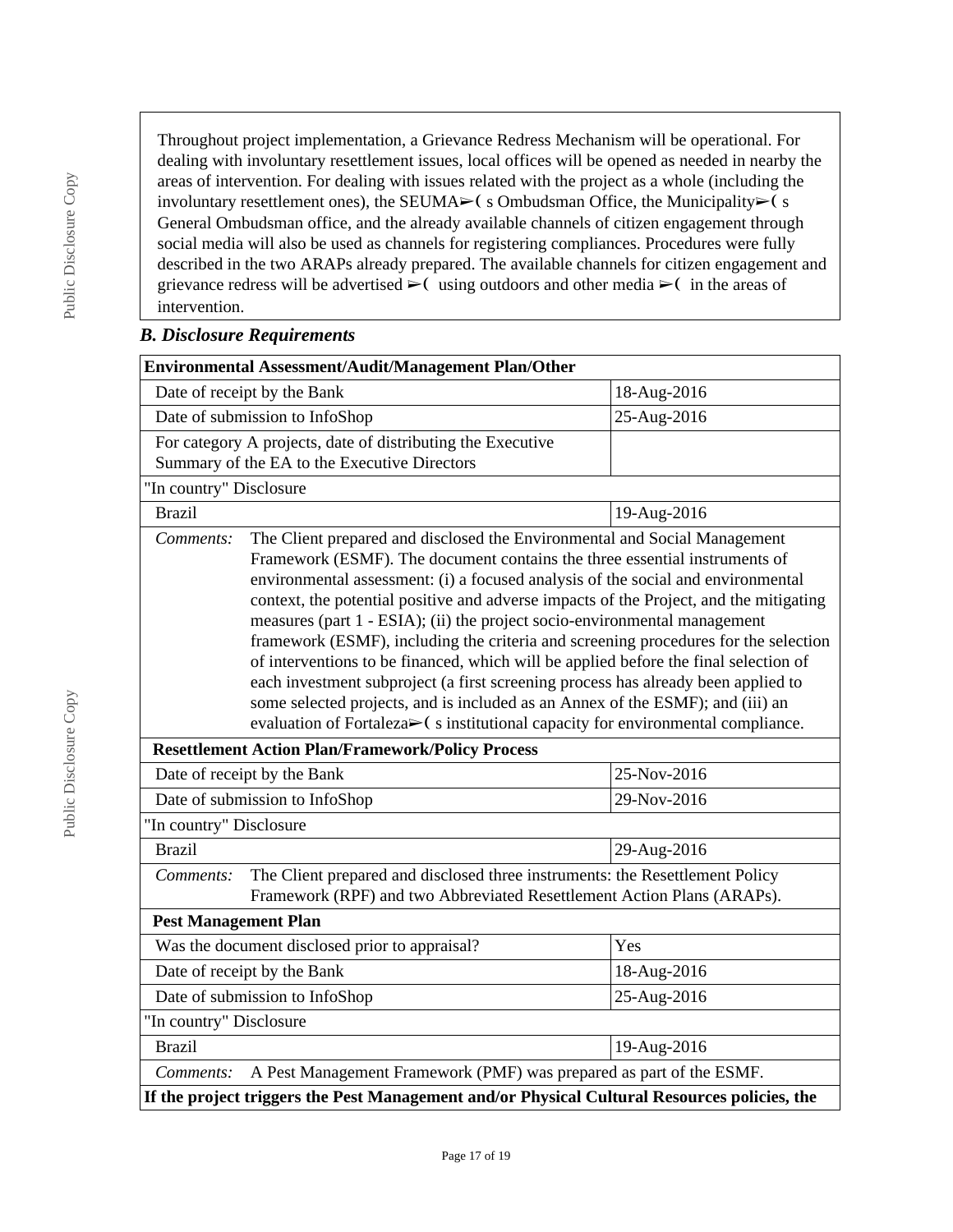**respective issues are to be addressed and disclosed as part of the Environmental Assessment/ Audit/or EMP.**

# **If in-country disclosure of any of the above documents is not expected, please explain why:**

# *C. Compliance Monitoring Indicators at the Corporate Level*

| <b>OP/BP/GP 4.01 - Environment Assessment</b>                                                                                                                                                                 |                                          |                                     |                                     |
|---------------------------------------------------------------------------------------------------------------------------------------------------------------------------------------------------------------|------------------------------------------|-------------------------------------|-------------------------------------|
| Does the project require a stand-alone EA (including EMP)<br>report?                                                                                                                                          |                                          | Yes [×] No [ ]                      | $NA$ [ ]                            |
| If yes, then did the Regional Environment Unit or Practice<br>Manager (PM) review and approve the EA report?                                                                                                  | Yes $\lceil \times \rceil$ No $\lceil$ 1 |                                     | $NA$ [ ]                            |
| Are the cost and the accountabilities for the EMP incorporated<br>in the credit/loan?                                                                                                                         | Yes $\lceil \times \rceil$ No $\lceil$   | $\Box$                              | NA <sub>1</sub><br>$\mathbf{1}$     |
| <b>OP/BP 4.04 - Natural Habitats</b>                                                                                                                                                                          |                                          |                                     |                                     |
| Would the project result in any significant conversion or<br>degradation of critical natural habitats?                                                                                                        | Yes $\lceil$<br>$\mathbf{I}$             | $\text{No} \lceil \times \rceil$    | $NA$ [ ]                            |
| If the project would result in significant conversion or<br>degradation of other (non-critical) natural habitats, does the<br>project include mitigation measures acceptable to the Bank?                     | Yes $\lceil$<br>$\mathbf{I}$             | $\overline{N}$ o [ ]                | $NA [ \times ]$                     |
| <b>OP 4.09 - Pest Management</b>                                                                                                                                                                              |                                          |                                     |                                     |
| Does the EA adequately address the pest management issues?                                                                                                                                                    | Yes [ $\times$ ]                         | No <sub>1</sub><br>1                | NA <sub>1</sub>                     |
| Is a separate PMP required?                                                                                                                                                                                   | Yes $\lceil$<br>$\mathbf{1}$             | $\text{No} \, [\, \times \, ]$      | $NA$ [<br>$\mathbf{1}$              |
| If yes, has the PMP been reviewed and approved by a<br>safeguards specialist or PM? Are PMP requirements included<br>in project design?If yes, does the project team include a Pest<br>Management Specialist? | Yes $\lceil$<br>1                        | No <sub>[</sub> ]<br>$\overline{1}$ | NA[X]                               |
| <b>OP/BP 4.11 - Physical Cultural Resources</b>                                                                                                                                                               |                                          |                                     |                                     |
| Does the EA include adequate measures related to cultural<br>property?                                                                                                                                        | Yes $[\times]$ No [                      | $\overline{1}$                      | NA <sub>1</sub><br>$\mathbf{1}$     |
| Does the credit/loan incorporate mechanisms to mitigate the<br>potential adverse impacts on cultural property?                                                                                                | Yes $[\times]$ No [                      | $\overline{1}$                      | NA <sub>1</sub><br>1                |
| <b>OP/BP 4.12 - Involuntary Resettlement</b>                                                                                                                                                                  |                                          |                                     |                                     |
| Has a resettlement plan/abbreviated plan/policy framework/<br>process framework (as appropriate) been prepared?                                                                                               | Yes [×] No [ ]                           |                                     | $NA$ [ ]                            |
| If yes, then did the Regional unit responsible for safeguards or<br>Practice Manager review the plan?                                                                                                         | Yes $\lceil \times \rceil$ No $\lceil$   | $\overline{1}$                      | NA <sub>1</sub><br>$\mathbf{1}$     |
| Is physical displacement/relocation expected?                                                                                                                                                                 |                                          |                                     | Yes $[\times]$ No $[\ ]$ TBD $[\ ]$ |
| 170 Provided estimated number of people to be affected                                                                                                                                                        |                                          |                                     |                                     |
| Is economic displacement expected? (loss of assets or access to<br>assets that leads to loss of income sources or other means of<br>livelihoods)                                                              | Yes $[\times]$ No $[\ ]$                 |                                     | $TBD$ [                             |
| 10 Provided estimated number of people to be affected                                                                                                                                                         |                                          |                                     |                                     |